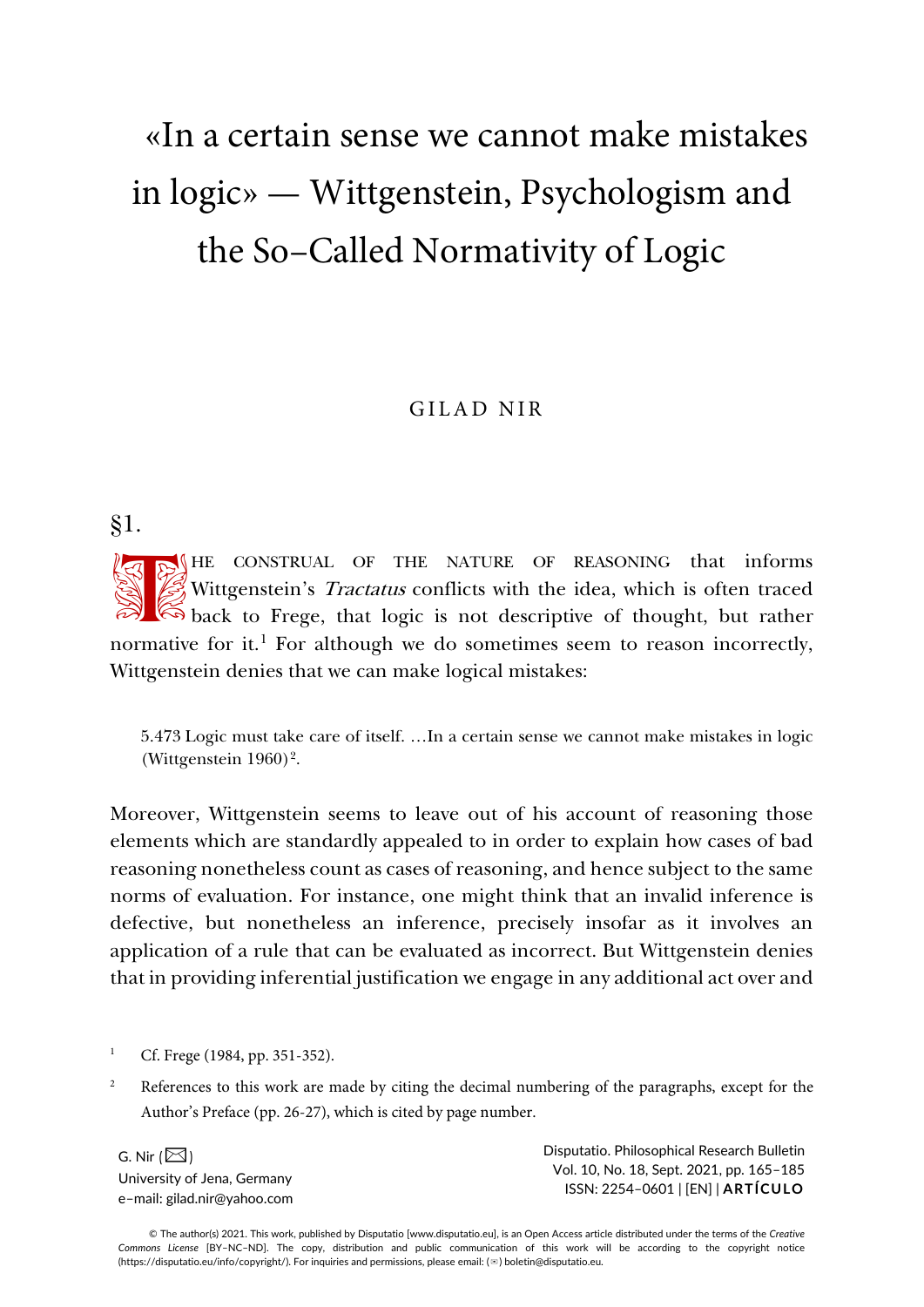above understanding the premises and conclusion, such as the application of logical laws or rules of inference:

5.132 …«Laws of inference» which —as in the works of Frege and Russell— are supposed to justify inferences, are senseless, and would be superfluous. [Translation emended].

One natural way to read these and similar passages in the Tractatus is to take Wittgenstein to treat logic as an inexorable fact about us, thinkers. But such a substantive claim would immediately prompt us to ask: what, if anything, could be taken to ground such a necessity? Wittgenstein, as I understand him, does not propose to provide an answer to this question, but rather to dissolve the illusory appearance that the claim he is making is substantive, and hence that it requires any such grounding.

From Wittgenstein's perspective, the notion of thought which figures in the dictum that logic is not descriptive but rather normative for thought is itself a psychological notion. In rejecting it, Wittgenstein indeed leaves no room for seeing logic as normative, but this is neither because he takes logic to be descriptive, nor because he takes thought to be of no interest to the logician. By introducing a strictly logical notion of thought and distinguishing it from the psychological notion, and by clarifying the distinction between a mistake and mere confusion, Wittgenstein shows that the putative possibility of logical mistakes is simply not a coherently specifiable possibility.

# §2.

The relation between good and bad exercises of our capacity to reason, on Wittgenstein's view, are not related to each other as species of a single genus. Instead, Wittgenstein construes the relation between them in what may be called a disjunctive manner. Consider, by analogy, the disjunctivist account of perception proposed by John McDowell as a response to skepticism (McDowell 1998).<sup>[3](#page-1-0)</sup> On the skeptical set–up, a case of perception and a case of illusion share a highest common factor, namely it appearing to one that so and so is the case. In the case of veridical perception, something else is present, but this is not known to the perceiver, who according to the skeptic is unable to tell whether

<span id="page-1-0"></span><sup>3</sup> Bronzo (2017) and Conant (2020) convincingly argue that the *Tractatus* proposes a disjunctivist construal of the relation between sign and symbol. I wish to argue here for a different, though related point, namely, that the *Tractatus* proposes a disjunctivist approach to reasoning. That the phenomenon of inference should be treated in a disjunctivist manner is proposed by Held (2020).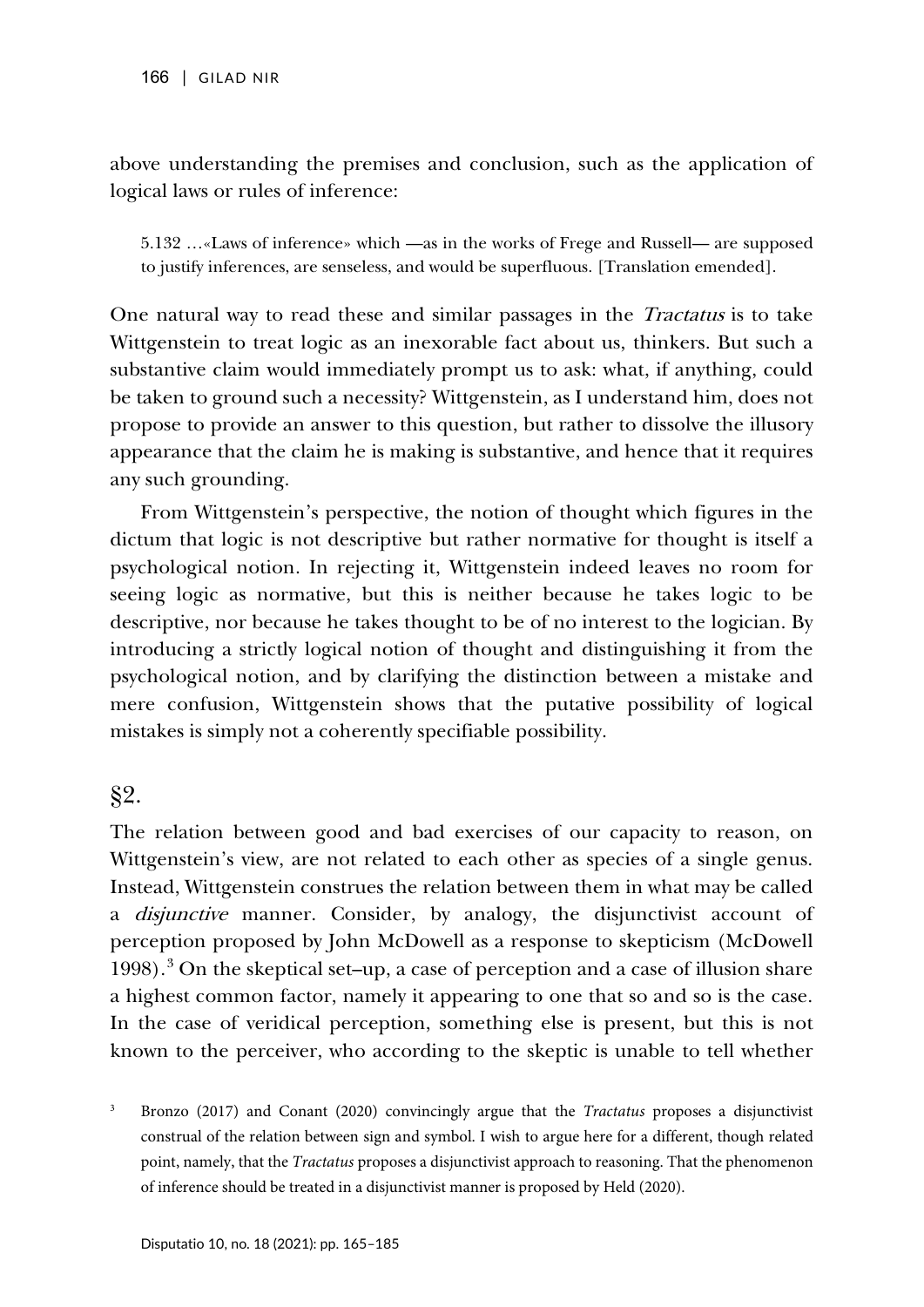they are in the good or the bad case of perceptual appearing. By contrast, McDowell proposes that the two acts are different in kind, and that the good case is not additively built up from the components that make up the bad case, in addition to some further element that provides it with warrant. In genuine perception we form an actual relation to the object we perceive, whereas in illusion no relation to that which merely appears to be there is formed.

Analogous to the skeptical picture of our capacity (or lack thereof) to acquire perceptual knowledge, a non–disjunctivist approach to reasoning would take the following form. The non–disjunctivist assumes that both in valid and in invalid inference the thinker takes the conclusion to follow from the premises —this is the highest common factor. $4$  And although the extra factor, validity, is there in the good case, it need not play a role from the point of view of the inferring subject. This is precisely why a logical mistake in reasoning nonetheless counts, on the non–disjunctivist account, as reasoning: for it is not the validity of the inference that this account takes to motivate the thinker's act of inference, even when it is a valid one. Rather, it is merely the inference's *seeming* to the thinker to be valid that renders her act a case of inferring. Contemporary debates revolve around the question whether the act of «taking» is to be construed as a belief, an intuition, or a disposition; whereas for Wittgenstein, as we have already seen, the need to supplement the inference with any such act is simply dismissed (5.131– 5.132).

As the disjunctivist sees it —and as I take Wittgenstein to see it— in inferring, the thinker engages with the propositions p and q themselves, and hence uses the signs «p» and «q» in a way that renders their meaning determinate. This determinacy of meaning is precisely what cases of failing properly to reason lack. For when it merely seems to the thinker that there is a logical relation between the propositions expressed by,«p» and «q», while in fact there is no such relation, the signs,«p» and «q», as the wayward thinker uses them, do not actually mean what we would understand by them. Indeed, in certain cases the thinker's behavior cannot be taken to indicate that these signs have any determinate sense whatsoever. Whereas in good reasoning one engages with meaningful, propositional symbols, in cases which appear to involve invalid reasoning, what is at issue are mere signs, accompanied by an illusory appearance of meaningfulness.<sup>[5](#page-2-1)</sup> A putative logical mistake, on the disjunctivist view, therefore

<span id="page-2-0"></span><sup>&</sup>lt;sup>4</sup> For an influential account of inference that takes this form see Boghossian (2014).

<span id="page-2-1"></span><sup>&</sup>lt;sup>5</sup> Cf. 5.4733, whose relevance to this issue I discuss in Section §5, below.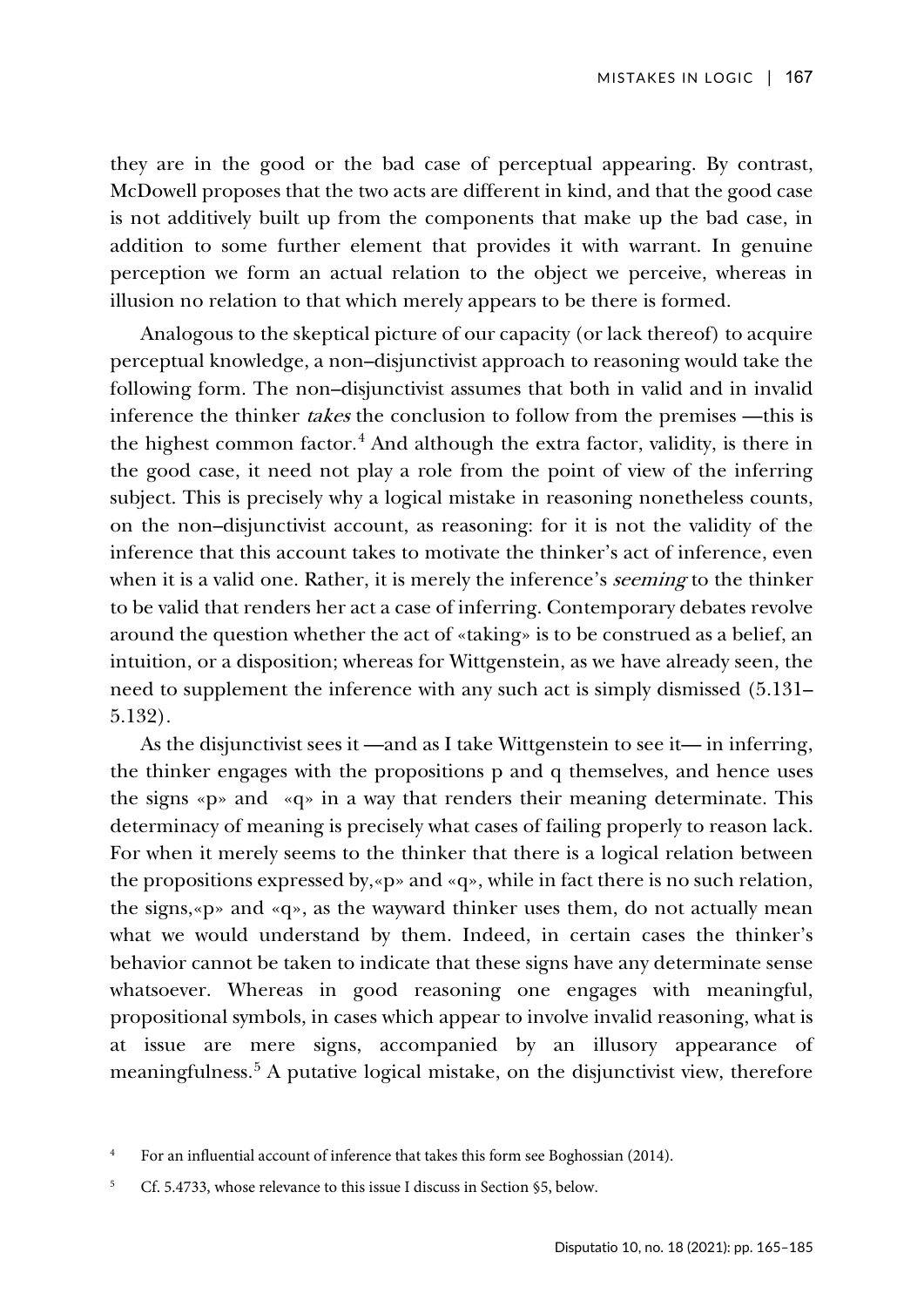does not count as a kind of reasoning, but rather as the mere illusion of reasoning. The very notion of logical mistake is a parasitical concept, and the concept which it presupposes —that of valid inference— does not depend on it or presuppose it in any way. That is, the notion of reasoning–well is not to be seen as built–up additively from the supposed highest common factor of the good and the bad case —the thinker's mere taking there to be a logical relation— in addition to some extra component of which the thinker might or might not be aware.

# §3.

The disjunctivist approach to inference that I just sketched interlocks with the top–down, holistic picture of reasoning, understanding and meaning that Wittgenstein offers in the *Tractatus*.<sup>[6](#page-3-0)</sup> Wittgenstein's starting point is the successful activity of a subject which is engaged in developing a coherent representation of its world; on this basis Wittgenstein proceeds to reshape the concepts of inference, understanding, belief, proposition, meaning and sign, all of which are construed with a view to their ultimate use. Thus although a mere sign can be abstracted from the symbol (3.32), it is the symbol, or the applied sign, with which Wittgenstein identifies the expression (3.31) and it is the thought with which Wittgenstein identifies the applied propositional sign (3.326). According to Wittgenstein's context principle, only when they occur in the context of an applied proposition do names (and any other sub– propositional expression) have a determinate meaning (3.3, 3.326). What is at issue here is not the specific occurrence of the name on a particular occasion, but the general capacity to use names meaningfully; thus to identify the role an expression plays in any specific proposition is to determine the class of all the propositions of the speaker's language in which that expression would function in the same way (3.311). Propositional expressions, for their part, serve as pictures in the sense that what is thought by means of them is the range of possible situations with which they are compatible. In affirming or denying them, we become answerable to the way the world is like (4.021, 4.024) as well as to how the world may or may not be (4.463). Propositions are therefore essentially capable of being interconnected, compared and combined—a requirement which Wittgenstein captures by speaking of propositions as locations in a «logical

<span id="page-3-0"></span><sup>6</sup> A major statement of Wittgenstein's ontological holism can be found in 2.011-2.01231; in the following I focus on the specific ways in which holism informs his account of language and thought.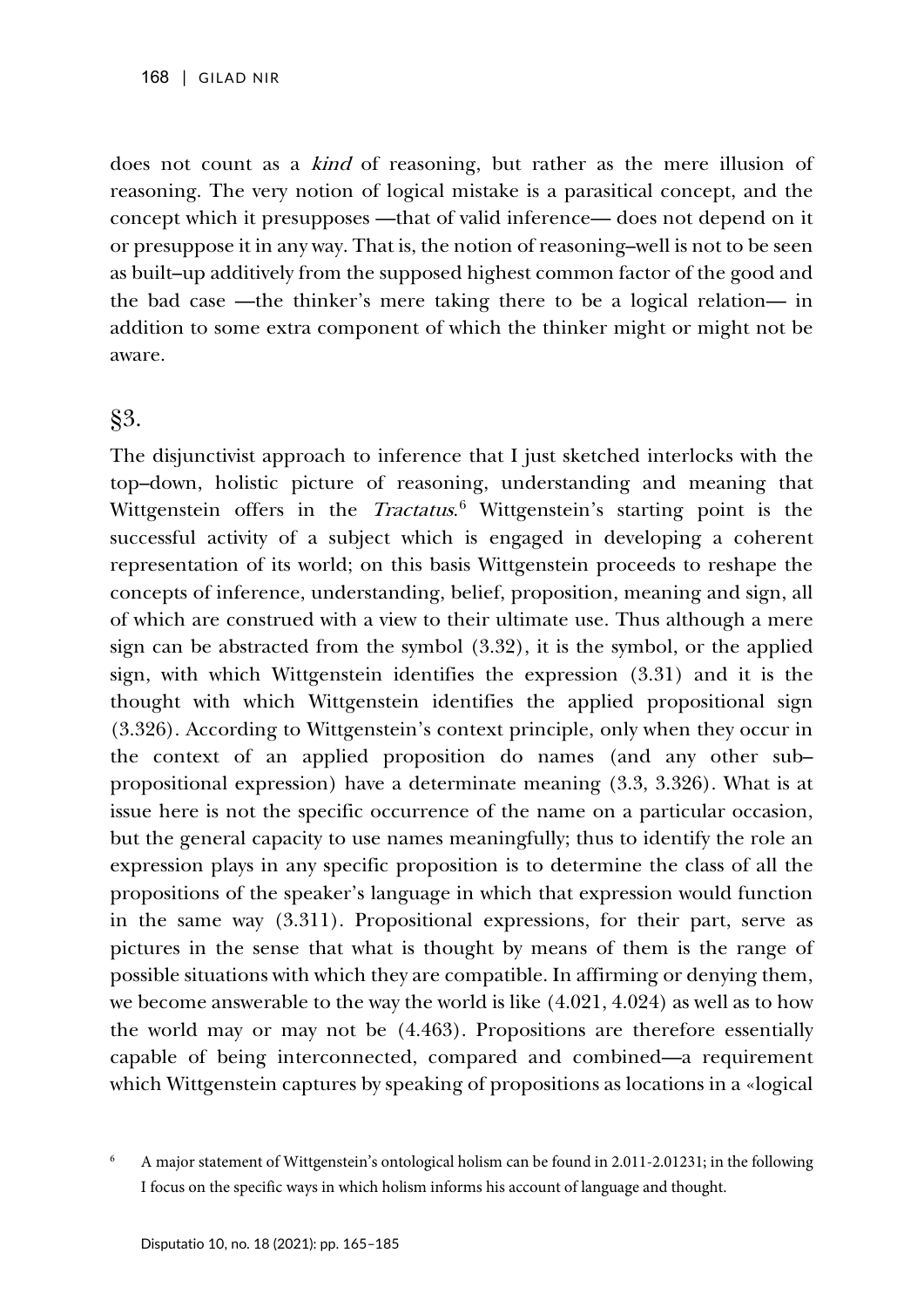space» (3.4–3.42). It is through their standing in internal, logical relations to one another that propositions acquire their determinate location in the logical space; so to identify any proposition is to be able to see which other propositions affirm it and which ones exclude it, that is, to be able to use the proposition in inferences (5.124–5.132), and thereby to form a coherent view of the world (4.023).

The connection between Wittgenstein's holism and his disjunctivism is palpably apparent in what he says about our understanding of sub–propositional expressions. As I just noted, the logical identity of each expression consists in the contribution it makes to the totality of a speaker's language, and to the total inferential nexus that it embodies. In consequence, having mastery of the use of a name excludes any ambiguity and indeterminacy, and thereby prevents invalid inferences:

4.243 Can we understand two names without knowing whether they signify the same thing or two different things? Can we understand a proposition in which two names occur, without knowing if they mean the same or different things?

If I know the meaning of an English and a synonymous German word, it is impossible for me not to know that they are synonymous, it is *impossible* for me not to be able to translate them into one another. [My emphasis].

The claim that for someone who knows that «a» means the same as «b» it is impossible not to be able to infer fa from fb captures the idea that in the standard, non–defective case of proper reasoning by means of language, there is no gap between understanding and the capacity to infer. Wittgenstein's starting point here is not the highest common factor which seems to be shared by the defective and the successful case of using names —the state of a thinker who uses two names without seeing the symbol in the sign, and hence without noticing their synonymy. Rather, the disjunctivist account of linguistic understanding starts from the perfect case of a completely perspicuous use of language. The speaker's language may of course contain synonymous names, but as Wittgenstein sees it, this is no reason to deny that «propositions of our colloquial language are actually, just as they are, logically completely in order» (5.5563). For the proper use of any natural language would be one that enables the speaker to distinguish such synonymous names. To use a sign with understanding, Wittgenstein says, is «to recognize the symbol in the sign» (3.326), in the precise sense that it enables us to appreciate the inferential relations that might otherwise be obscured.

The impossibility claim made in 4.243 need not, however, be thought of as an appeal to some substantive notion of necessity. That is, it need not be read as a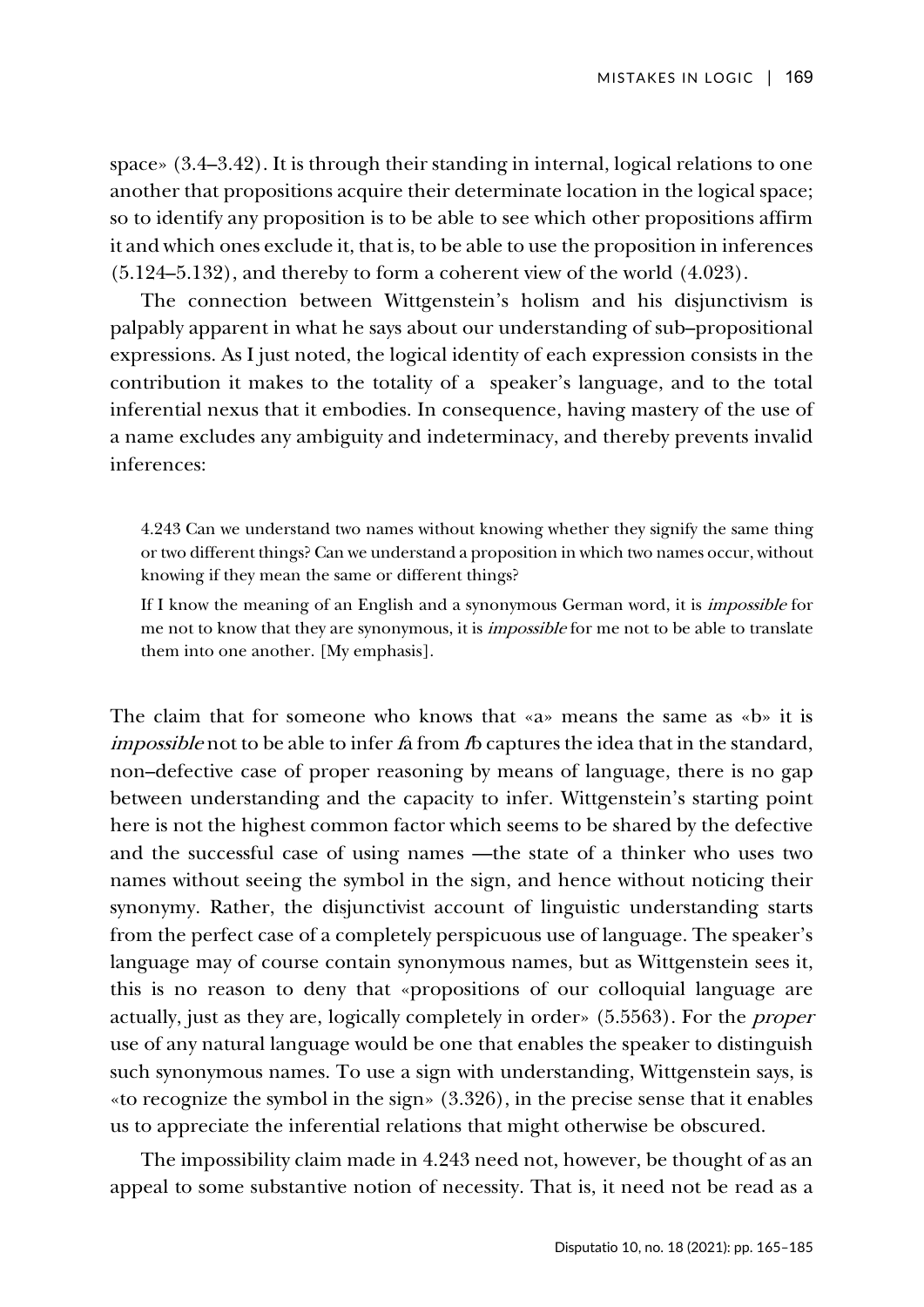substantive metaphysical claim about the essential nature of being, nor as a claim about the essence of the thinking thing, nor as a descriptive psychological claim about how our minds work. The impossibility of failing to infer according to our understanding of names, in 4.243, merely brings out the fact that to attempt to describe the situation of a thinker as involving such failure would not amount to a consistent description of a situation after all. For suppose the thinker knows that a=b, and yet fails to infer  $fa$  from  $fb$ , not in the sense that they are oblivious to it, but in the sense that they endorse  $\neg$  fb. To be inconsistent in this way —to make two contradictory representations of a single state of affairs— just means not to know that a=b, contrary to our assumption, that is, it means not to have an understanding of the names «a» and «b».

Anticipating the argument that I will develop in the following sections, the point which 4.243 makes with respect to our understanding of names also applies to our understanding of propositions and to the inferences we make on that basis, and the impossibility of making logical mistakes, pronounced in 5.473, is similarly not to be understood as a substantive claim. A successful understanding of propositions is such that the thinker who possesses it, possesses the capacity to discern the internal logical relations that constitute them. The non–substantive sense in which it is impossible for someone to truly understand a proposition and yet to behave in ways that conflict with its internal logical relations with other propositions is this: it makes no sense to describe someone as being in such a situation —to assume that a thinker has a determinate grasp of those propositions and yet does not acknowledge their relations— for in doing that we would ourselves be equivocating on the sense of terms such as «understand» and «proposition», or we would be referring equivocally sometimes to the mere signs the thinker uses, sometimes to the symbols that these signs seem to express.

## §4.

Before turning to Wittgenstein's rejection of logical mistakes, let us take a brief look at what he says about correct reasoning. On Wittgenstein's view, the internal relations between the propositions that make up an inference are constitutive of their determinate identity qua propositions. The appreciation of such relations is already presupposed in our understanding of these propositions, and this renders void the need for any mediation between premises and conclusion:

5.131 If the truth of one proposition follows from the truth of others, this expresses itself in relations in which the forms of these propositions stand to one another, and we do not need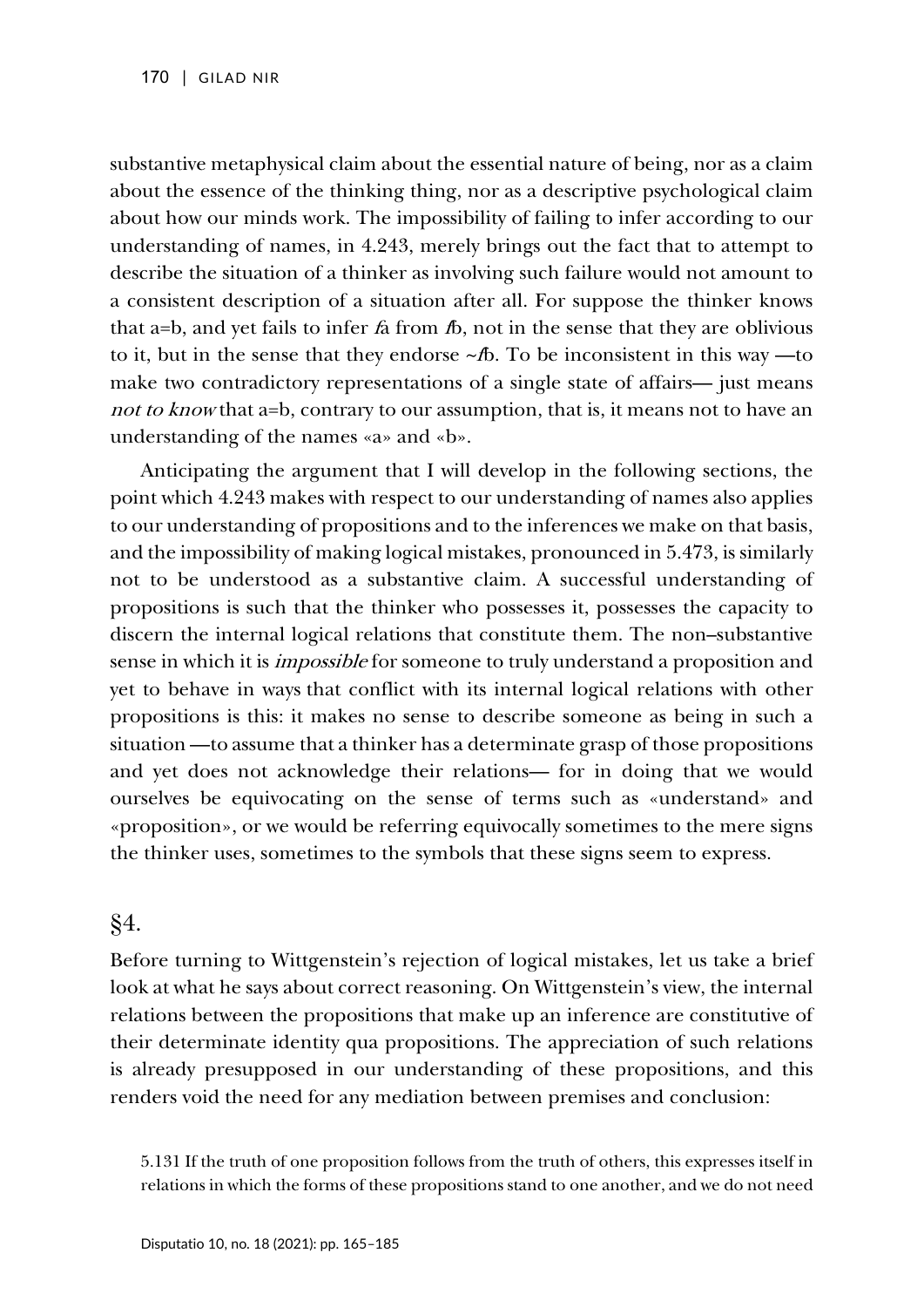to put them in these relations first by connecting them with one another in a proposition; for these relations are internal, and exist as soon as, and by the very fact that, the propositions exist.

Inference, on this view, serves to bring out and articulate the shape of the logical space of one's language. The harmony between what we understand and how we infer is secured neither by appeal to higher order beliefs about what follows from what, nor by means of instantiating axioms, nor by applying rules of inference. No such mediation between premises and conclusions is needed, since the components of inference are not discretely individuated atoms of belief, which form connections with other such atoms only when some additional act kicks in. Rather, the components of inference are propositions that we understand, and hence propositions that already occupy determinate locations in our logical space:

5.132 If p follows from q, I can infer from q to p; derive p from q.

The mode of inference is to be gathered from the two propositions alone.

Only they themselves can justify the inference.

«Laws of inference» which—as in the works of Frege and Russell—are supposed to justify inferences, are senseless, and would be superfluous. [Translation emended].

In proposing that we can do without the application of laws of inference, Wittgenstein in effect rejects the idea that we can give a bottom–up account of inference, by first fixing the more basic components —thought and belief regardless of the inferential nexus they stand in for a rational thinker, and then seeking the further component which is charged with bringing them together (e.g. «taking» or judging the premises to support the conclusion, applying rules of inference, etc.). Instead Wittgenstein opts for a top–down account of human mindedness, in which it is constitutive of the more basic elements of thought that they serve a determinate logical function in the context of full–blown thinking and reasoning.

§5.

My aim in what follows is to explain the way in which Wittgenstein addresses failures to reason in light of his discussion of failures to use signs meaningfully. The distinction between attaching a determinate meaning to the signs that make up a proposition, on the one hand, and attempting to make use of signs without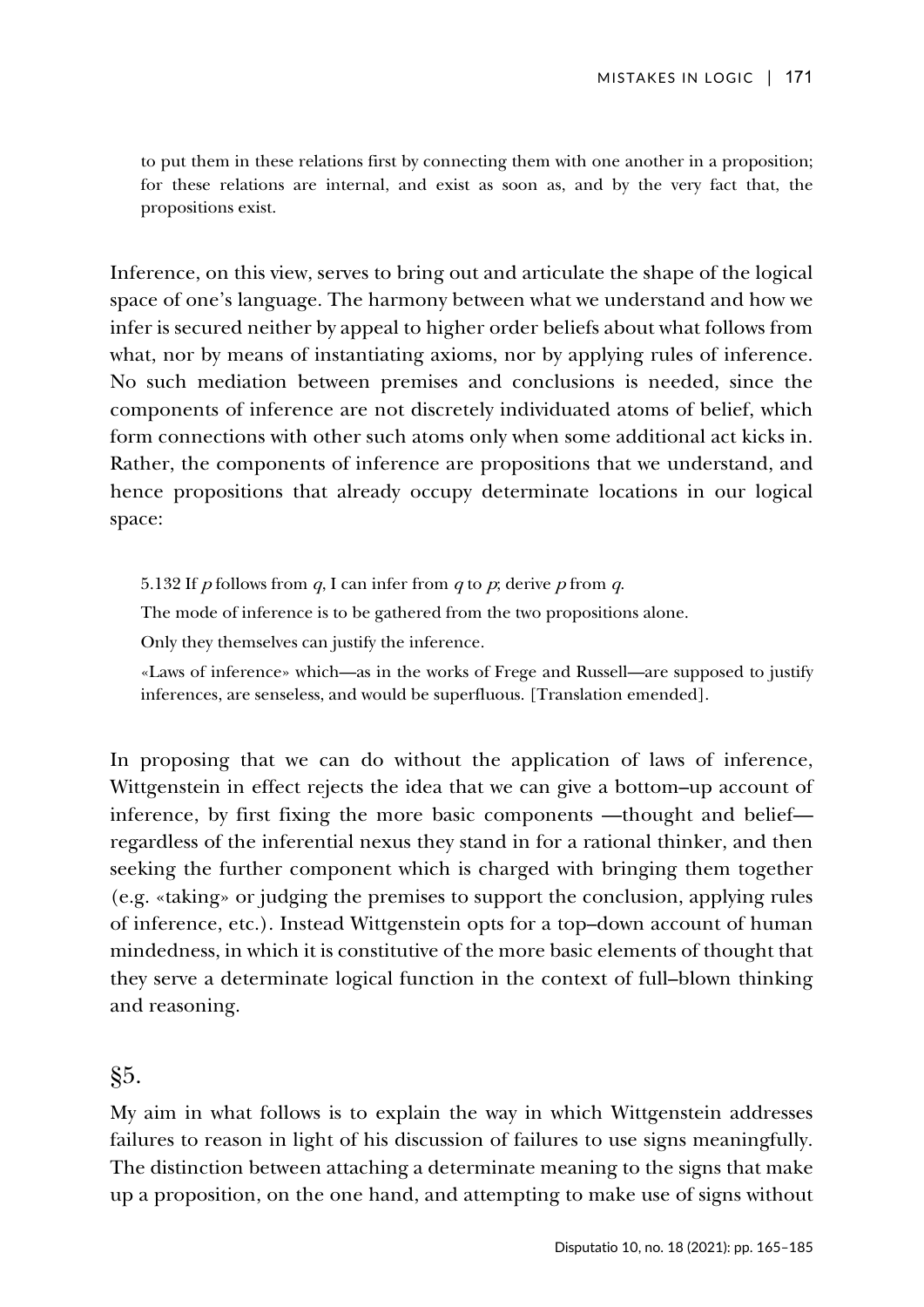actually assigning them a determinate meaning, on the other hand, is of fundamental importance to Wittgenstein's Tractatus. The former results in making *sense*, whereas the latter results in *nonsense*. Indeed the confusions of philosophy, which the Tractatus sets out to dispel, are said to arise from such misuses of language (Wittgenstein 1960, p. 26), which involve either the indeterminate use of one sign in more than one way, such that the absence of logical relations between the signs is obscured, or the use of different signs for the expression of one determinate meaning, such that the presence of logical relations between these signs is obscured (3.323–3.324), thereby resulting in nonsense.[7](#page-7-0)

It is in articulating his own conception of nonsense and distinguishing it from what he takes to be a tempting, but ultimately mistaken view of nonsense (5.473– 5.4733) that Wittgenstein puts forth the claim that it is impossibile to make logical mistakes. Indeed, the rejection of the possibility of logical mistakes can be seen as a corollary of the rejection of the tempting conception of nonsense with which Wittgenstein takes issue there. Following Cora Diamond, I take Wittgenstein to leave no room for the idea that nonsense is the outcome of attempting to say something which is in a substantive sense impossible to say (cf. Diamond 2000, pp. 150–151 and Diamond 1991). For Wittgenstein, nonsense is not a kind of use of language, but the failure to use language properly, which consists in the thinker's failure to assign determinate meanings to signs:

#### 5.473 Logic must take care of itself.

A possible sign must also be able to signify. Everything which is possible in logic is also permitted. («Socrates is identical» means nothing because there is no property which is called «identical». The proposition is nonsensical because we have not made some arbitrary determination, not because the symbol is in itself unpermissible.)

In a certain sense we cannot make mistakes in logic.

5.4731 Self–evidence, which Russell talked about so much, can become dispensable in logic only because language itself prevents every logical mistake. That logic is a priori consists in

<span id="page-7-0"></span>Wittgenstein's critique of philosophical nonsense and his insistence that all metaphysical propositions lack sense reflect his convictions that there is only one kind of necessity —namely logical necessity (6.37)— and that logical claims are themselves senseless, and hence lack the kind of substance that the metaphysician yearns for. These points are controversial not only since the modern metaphysician insists that there are other sources of necessity, but also since the early Wittgenstein seems to conceive of logic rather narrowly. A full discussion of these issues lies beyond the scope of the present investigation.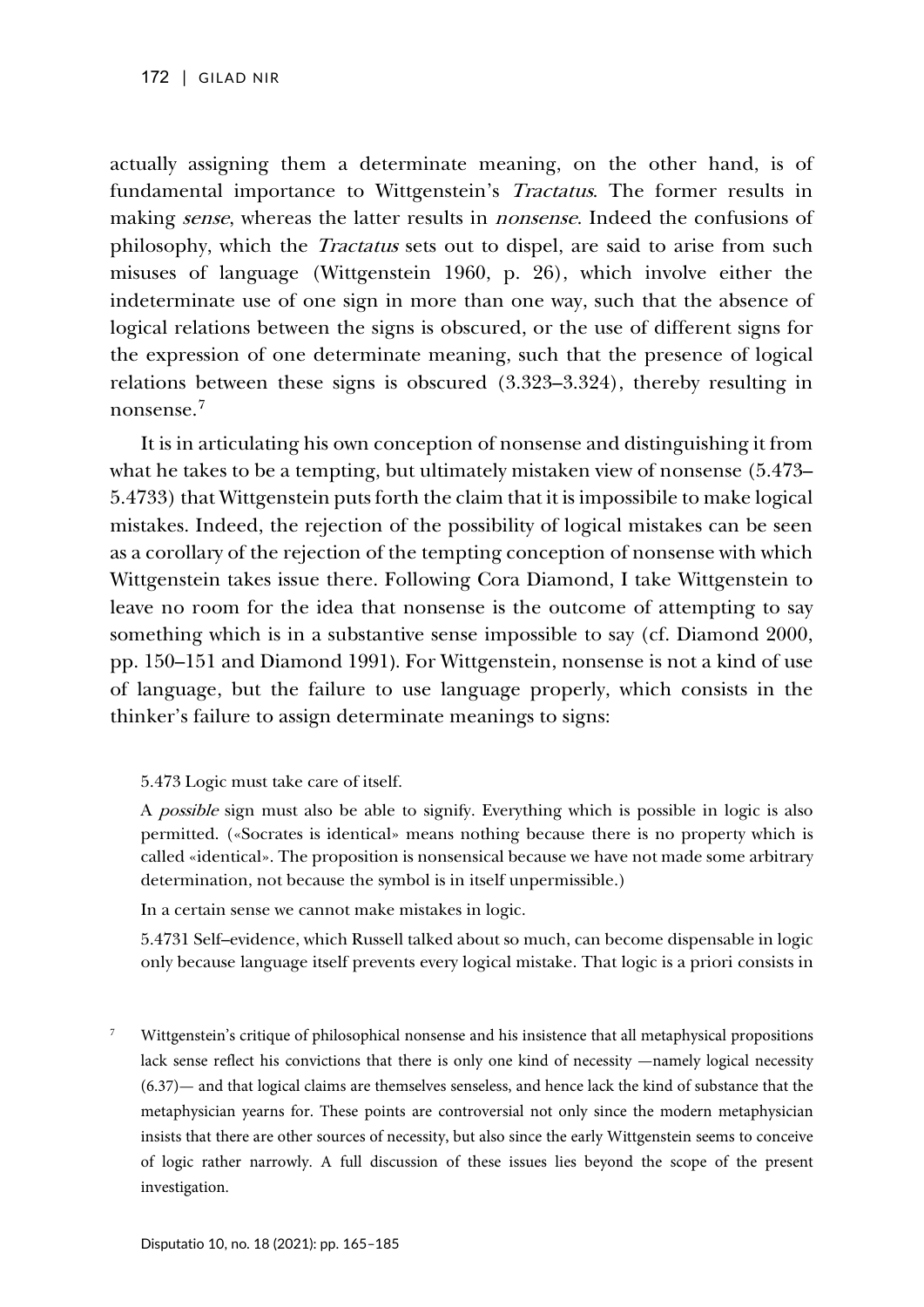the fact that we cannot think illogically.

5.4732 We cannot give a sign the wrong sense.

5.4733 Frege says: Every legitimately constructed proposition must have a sense; and I say: Every possible proposition is legitimately constructed, and if it has no sense this can only be because we have given no meaning to some of its constituent parts.

(Even if we believe that we have done so.) … [Translation emended]

Purporting to assert nonsense is here diagnosed as a manifestation of an illusion: as Wittgenstein puts it, to fail to determine the meaning of signs is something which might happen to the thinker even if they think that they have done so. Importantly, it is not that the signs themselves cannot be used in a way that would make sense— Wittgenstein does not take the symbol «Socrates is identical» to be «in itself unpermissible». For the thinker can always make new, arbitrary determinations of the meaning of each sign, for example they can interpret the one–place predicate is identical as expressing some property of objects (cf. 4.5: «every symbol to which the description [of the the most general form of the proposition] fits can express a sense, if the meanings of the names are chosen accordingly.» [translation emended]). To the extent that nonsense involves the thinker's failure (or refusal) to make such determinations, it gives rise to a situation in which that thinker expects their signs to behave in several conflicting ways —that is, to yield inferences that no unambiguous symbol could give rise to. Nonsense thus consists in an indeterminacy of meaning, combined with the insistence —the illusory appearance— that the sign nonetheless means some determinate thing.

The correct method of engaging with illusions of sense, Wittgenstein suggests at 6.53, is to allow the interlocutor to realize on their own that they have not made the meanings of their words determinate.<sup>[8](#page-8-0)</sup> This is done not by telling them what the putative rules for the use of those words are, but by displaying to them the various possibilities of interpretation that could make sense of their words, and allowing them to recognize that none of these correspond to what they initially took their words to mean. There is no presumption in the context of this diagnosis that we would be able to tell what it is that the interlocutor has been trying to but failed to say. It is the interlocutor, not us, who according to the «only strictly correct method» described in 6.53, owes us an account of what they might mean.

<span id="page-8-0"></span><sup>8</sup> I borrow the phrase «illusion of sense» from Kremer (2007, p. 144).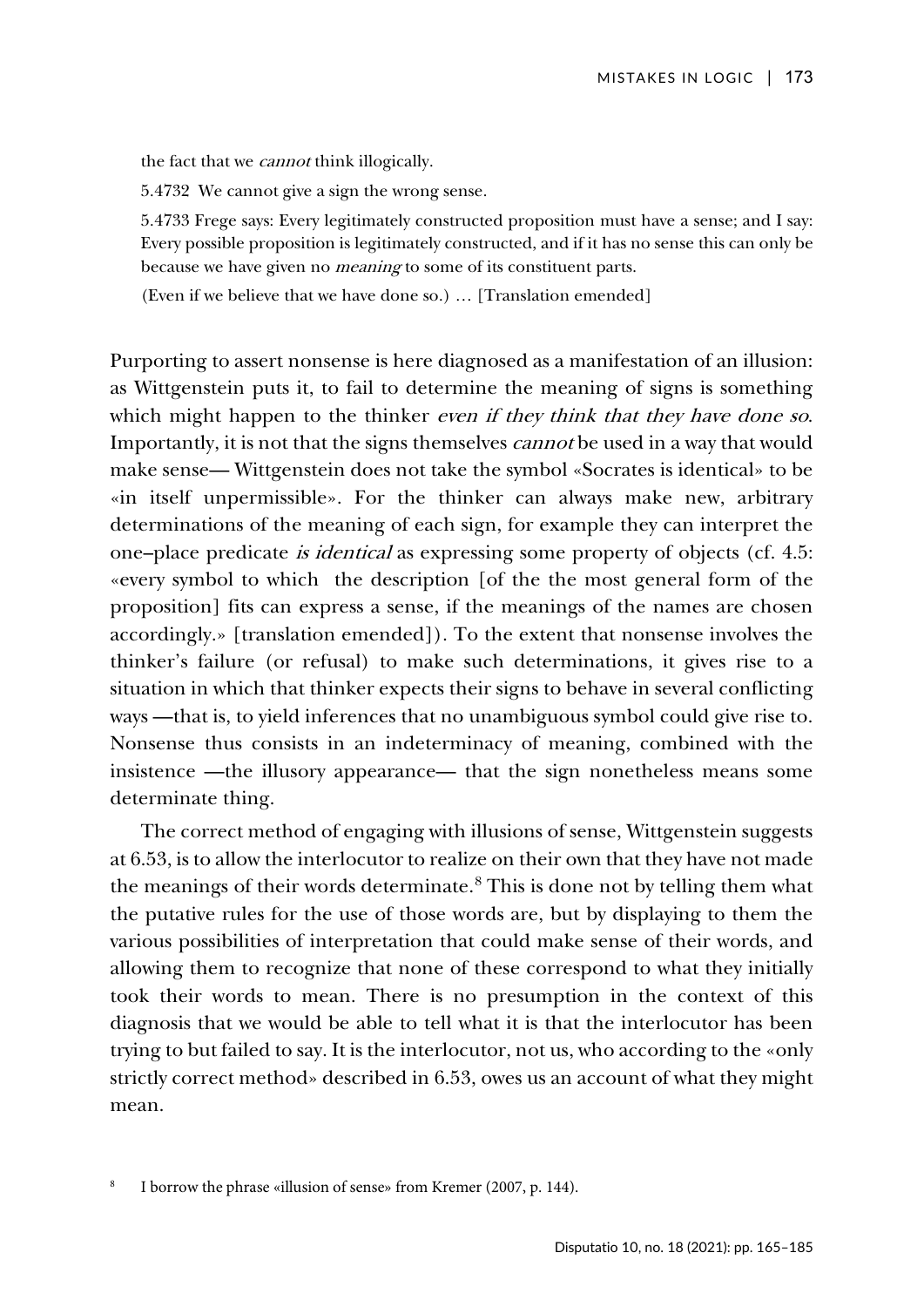To begin to see the connection between Wittgenstein's discussion of nonsense and his attitude toward logical mistakes, consider the case of an explicit logical contradiction. To affirm any proposition, one must understand it, and the very minimal level of understanding that is required if one is to count, in affirming a proposition, as affirming it, involves seeing what situations it represents as possible and what situations it excludes (4.463). In the case of a contradiction, however, a proper understanding reveals that no possible situation could make it true, that is, that there is no content there to affirm. But if affirmation requires understanding, and understanding a contradiction involves seeing that it is false, purporting to affirm a contradiction must involve an illusion of sense; whenever it seems that one is affirming a contradiction, we must first check whether their use of signs actually coheres with ours, and whether in it, the signs are consistently used. If, for instance, in «p&~p» one does not use «p» in the same way on both of its occurrences, no contradiction arises. Indeed, given the indeterminacy inherent in such a use of signs, for a thinker to insist that they do affirm a contradiction would be a prime example of the kind of illusion that Wittgenstein calls nonsense, and would call for a similar treatment. As Wittgenstein puts it in 5.4731, «language itself»—that is, insofar as language is properly used—«prevents every logical mistake».

## §6.

Wittgenstein's treatment of apparent logical mistakes is informed by the distinction he draws between the psychological and the non–psychological approach to the thinking subject. The centrality of this issue can be brought out in the following manner. In the Author's Preface Wittgenstein articulates the task of the Tractatus in terms of drawing the limits of language, outside which only nonsense lies (p. 26), or as he puts it later in the book, the limits outside which only what is unthinkable lies  $(4.114, 5.61)$ . But by drawing limits to the totality of senseful propositions, and hence to the totality of science (4.11, 4.113), Wittgenstein takes himself to spell out not only the limits of our world but also the limits of our subjectivity. In other words, in drawing limits to language, Wittgenstein supplies us with a distinct notion of subjecthood:

<span id="page-9-0"></span>As Wittgenstein is quick to add (at 5.61), the locution «what is unthinkable» is misleading, for it purports to denote something, which *ex hypothesi* cannot be an object of thought. On Wittgenstein's dissolution of the idea of thoughts which lie outside the limits of the logical, see Conant (1992).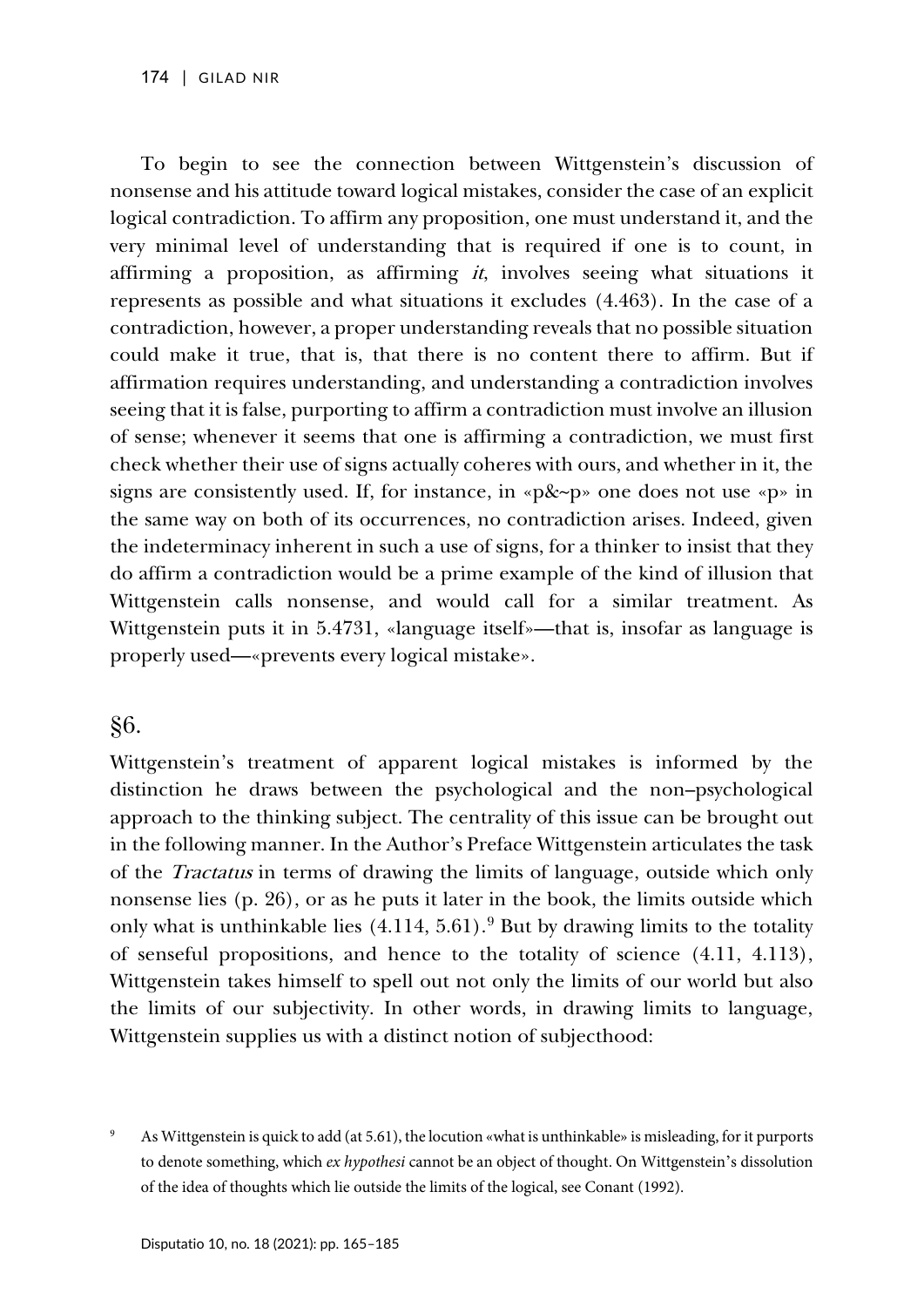5.6 The limits of my language mean the limits of my world. …

5.62 …That the world is my world, shows itself in the fact that the limits of the language (the language which only I understand) mean the limits of my world. … 5.641 There is therefore really a sense in which in philosophy we can talk of a non– psychological I.

The I occurs in philosophy through the fact that the «world is my world».

The philosophical I is not the man, not the human body or the human soul of which psychology treats, but the metaphysical subject, the limit—not a part of the world.

The non–psychological I is the notion of a subject understood in terms of the totality of the content that its language allows it to represent. A subject, thus conceived, is a coherent logical whole, a point of view on the world, which might differ from other such points of view (or from the past states of the same subject) in terms of what objects count as simple in it and hence in terms of what atomic and molecular propositions belong to it.<sup>[10](#page-10-0)</sup>

Wittgenstein further argues that one can describe all of the content–involving mental acts of this non–psychological I, while avoiding any reference to the subject itself, thereby eliminating the grammatical illusion that the self is given to us as an object which stands apart from, and forms a correlate of acts of thought (5.541–5.5421). Indeed, acts of thought and belief can be fully described, Wittgenstein suggests, purely in terms of their semantic relation to their intentional objects, namely propositions. It is here that Wittgenstein's refusal to cede the notion of thought to psychology becomes most apparent:

5.542 But it is clear that «A believes that p», «A thinks p», «A says p», are of the form «"p" says  $p$ »: and here we have no co–ordination of a fact and an object, but a co–ordination of facts by means of a co–ordination of their objects.

5.5421 This shows that there is no such thing as the soul—the subject, etc.—as it is conceived in contemporary superficial psychology.

A composite soul would not be a soul any longer.

5.5422 The correct explanation of the form of the proposition «A judges p» must show that it is impossible to judge a piece of nonsense. (Russell's theory does not satisfy this condition.) [Translation emended].

Having a thought, Wittgenstein suggests, is constituted by the relation of the thought to the fact about which one thinks: to think something is to think

<span id="page-10-0"></span><sup>&</sup>lt;sup>10</sup> On this see also the discussion in Wittgenstein (1984, p. 70, entry dated 22.6.15).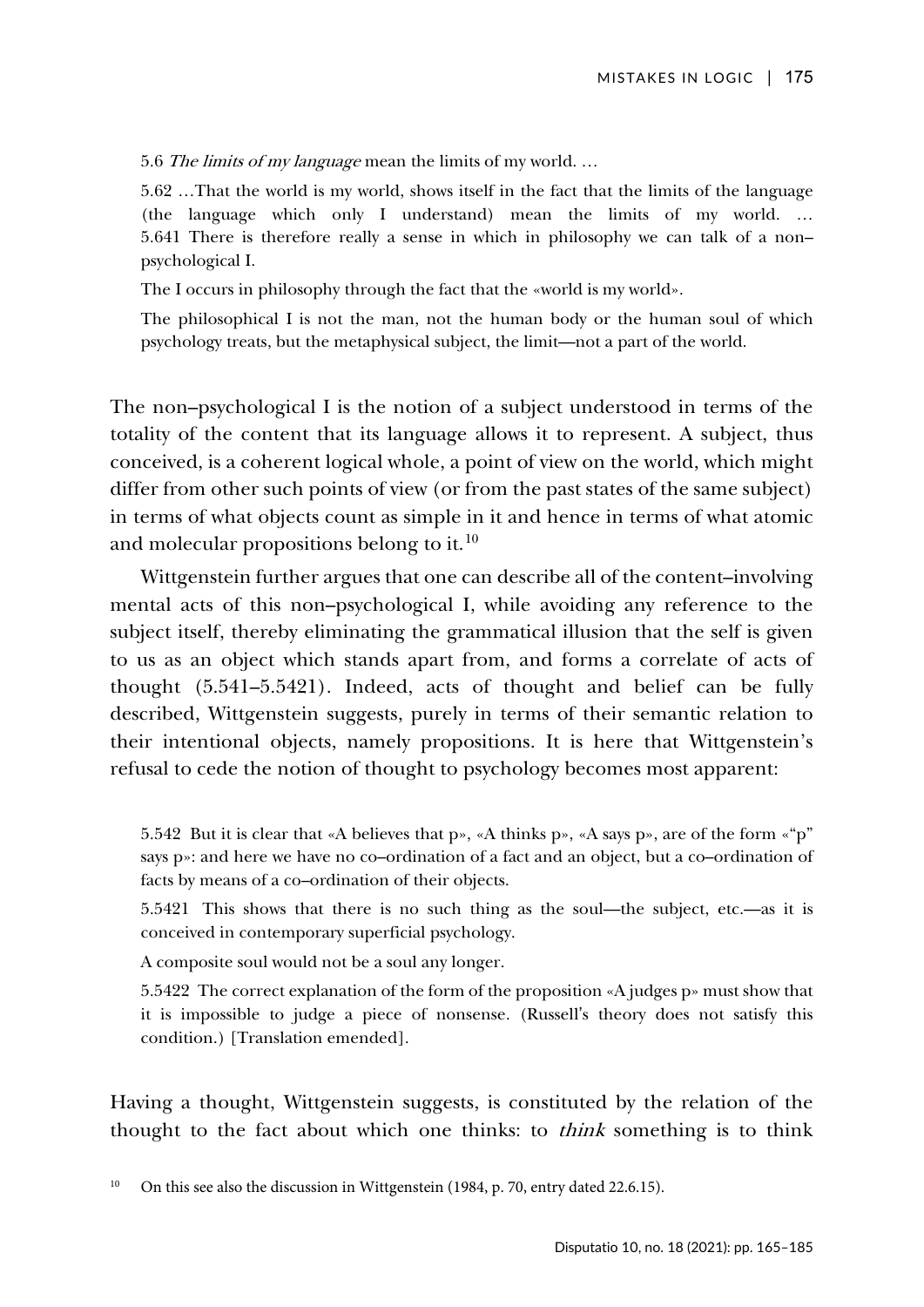something. So in saying what it is that one thinks, we say of a possible fact (that which a proposition with sense means) that it is the content of one's thought. On the right–hand side of «A believes p», just as on the right hand side of «"p" says p», we use a proposition to state a possible fact, whereas on the left–hand side we describe the thinker's mental state as a sign that stands for that possible fact. As Wittgenstein points out in a letter to Russell, the question what the psychological realization of the sign is, i.e. what state is referred to on the left hand side of «A believes p», is a question that we can leave to empirical psychology to answer, since this has no bearing on the logical questions that interest him (Wittgenstein 1984, p. 130, letter dated 19.8.19).

An important implication of this construal of ascriptions of judgment is that it leaves no room for treating nonsense as the content of a subject's act of judgment. For to attempt to attribute nonsense to someone, in the sense of saying that *that* is their thought, would require not merely mentioning on the left–hand side of «"p" says p» what piece of nonsense seems to be present in them, but purporting to use that very piece of nonsense on the right hand side of «"p" says p», to spell out that determinate content which the person thinks. But to do that would itself be to utter a piece of nonsense, and hence to fail to determinately say what the content is—only this time the fault would be ours, the observers.<sup>[11](#page-11-0)</sup> This is the reason why 5.5422 says that a correct explanation of ascriptions of judgment must demonstrate that it is *impossible* to judge nonsense —which Wittgenstein's explanation does, whereas Russell's does not.

If I am correct, then here, too, the impossibility Wittgenstein appeals to is not a substantive one. It is not that there really is such an «in itself unpermissible» thing, namely judging nonsense, which according to Wittgenstein's theory we are debarred from doing. Rather, what he aims to show us is that that thing which we imagined we can achieve by ascribing a nonsensical judgment to someone is not anything at all —that to ascribe a nonsensical judgment to someone is itself a mere illusion of saying something meaningful. The point then is that in thinking of nonsense as a possible object of judgment we lose our grip on what judgment is.[12](#page-11-1) Here again, Wittgenstein is a disjunctivist: to accuse someone of uttering nonsense is not to attribute to them a *kind* of judgment, which lacks some extra

<span id="page-11-0"></span><sup>11</sup> For a similar suggestion see Diamond (2000, p. 156-157)

<span id="page-11-1"></span><sup>12</sup> Wittgenstein's line of thought here anticipates Davidson's (1974) well-known argument, that insofar as our conception of truth (and of meaning) essentially involves translatability into our language, any attribution of thought to someone else presupposes that its content can be understood by us.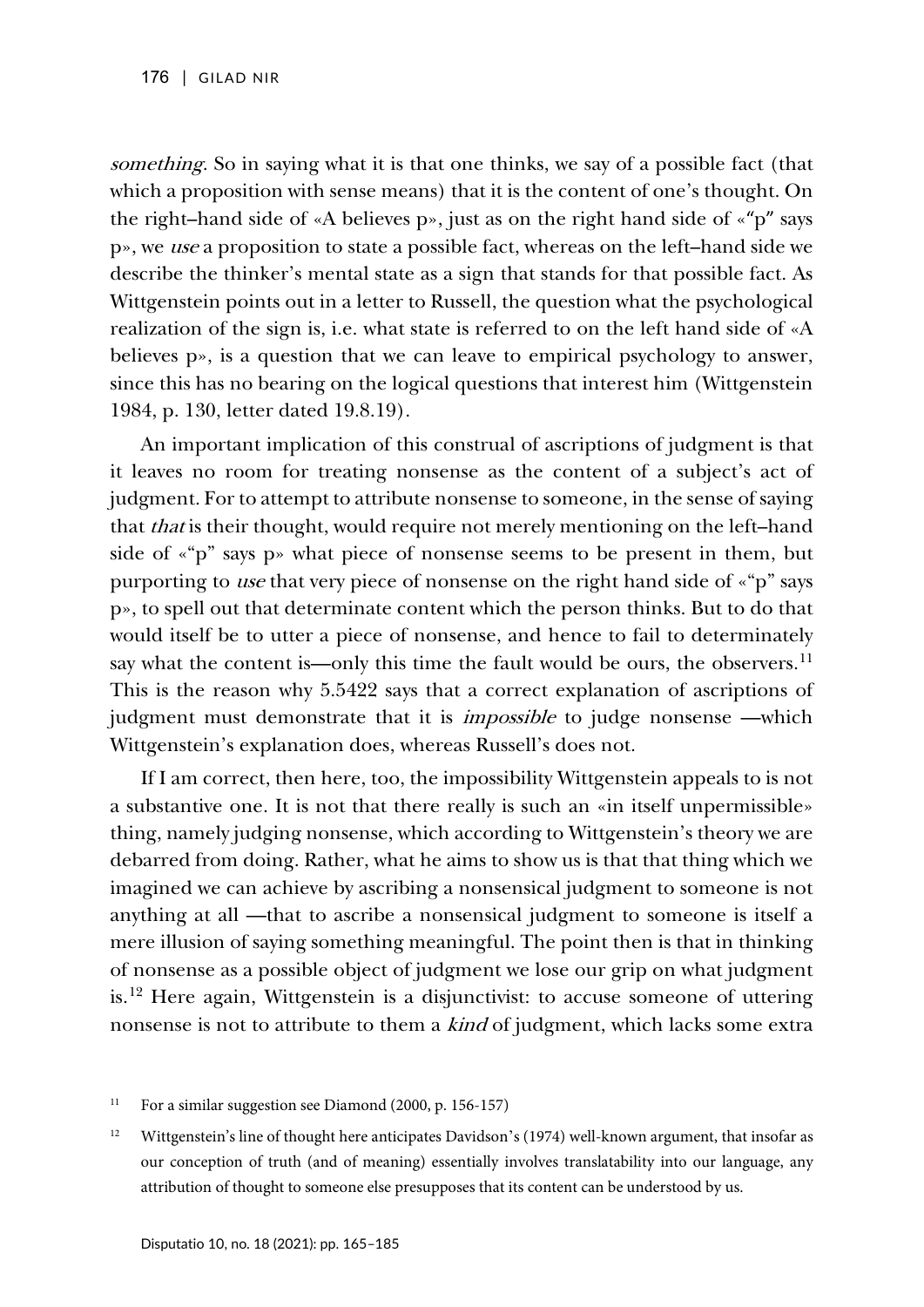component that proper judgments do have; rather, it is to describe them as having failed to carry out any act of judging at all. For similar reasons, I will argue in the next section, putative attributions of mistakes in reasoning ultimately fail to count as attributions of reasoning.

# §7.

Let us consider a concrete case that one might be tempted to describe as involving a mistake in reasoning, and examine whether Wittgenstein is right that the imputation of such logical mistakes to the subject is incoherent. Suppose a thinker purports to infer by affirming the consequent. In some (perhaps most) instances we might be able to explain such behavior by taking it to indicate that the person is not affirming the same content that we attach to the signs «q», «p⊃q», and «p». If they truly affirm anything determinate, it might be something weaker, or simply different, than what we affirm in using the same signs. E.g. by «p⊃q» the thinker might (at least momentarily) mean q⊃p, and by saying «q» they might actually mean p, and vice versa. In such cases our diagnosis would yield that the thinker's reasoning is in fact valid, though their use of language diverges from our own. But if we say, in such cases, that the thinker mistakenly takes the premises q, p⊃q, to support the conclusion p, we would ourselves be equivocating—for it is not *our* p,  $p \supset q$  and q that the thinker affirms, and with which they purport to infer. Once we distinguish sign from symbol, and account for differences in meaning, we will see that the apparent logical mistake is in fact a genuine inference—in a language other than our own.

If the proponent of logical mistakes is correct that there are cases which are not similarly reducible to a problem of interpretation, those would have to be cases in which the thinker uses the same signs that we do, with the same determinate sense that we do, and yet takes them to yield a justified inference, despite the fact that they do not. But for us to attribute such a state to a thinker would be tantamount to our making two contradictory attributions to that thinker. For on the one hand, as is clearly visible in the truth–table which expresses the sense of the putative premises  $(q, p\supset q)$  and conclusion  $(p)$ , the possibility of the falsity of the apparent conclusion is not excluded by the joint affirmation of the premises. What we understand, in conjoining these premises, includes the possibility of the conclusion's being false, or, to put it differently, the falsity of p is one of the «truth–grounds» of q and of p⊃q, and hence part of their sense (cf. 3.02, 4.4, 4.463, 5.122). On the other hand, to say that one infers the conclusion from the premises q and p⊃q is tantamount to saying that they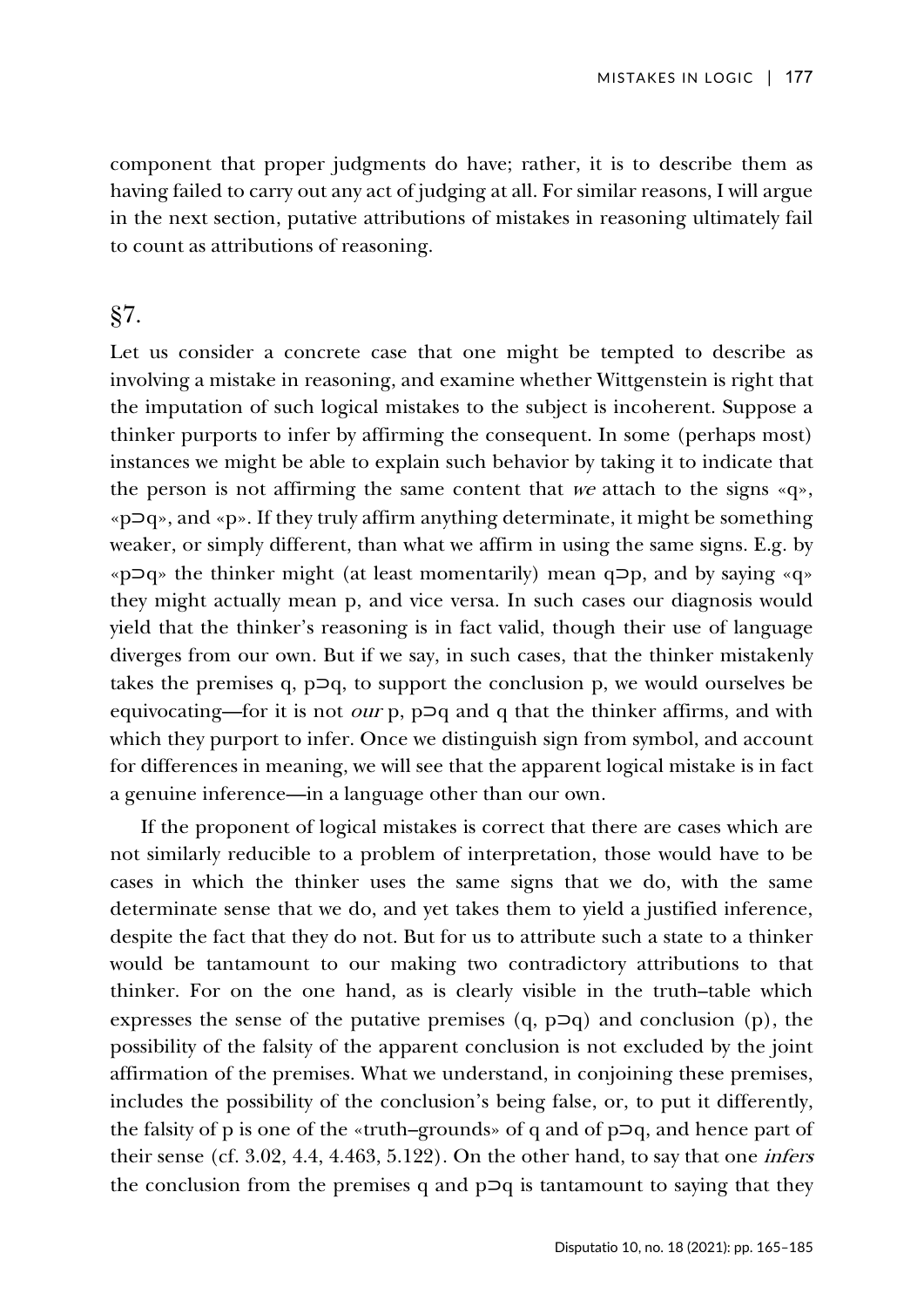deny that the premises leave room for the falsity of p. It would be an incoherent description of the subject to ascribe to them both of these acts at once, for the contradictoriness of these two attributions, which we conjoin in our ascription, undermines our own assumption that by each of the signs«q», « $p \supset q$ » and «p», the thinker means a single, determinate thing. And if the subject cannot be taken to mean anything determinate by them, then its uttering them in succession is not a logical mistake, but rather nonsense.

For the proponent of logical mistakes to insist on there nonetheless being a coherent description of a thinking subject who falls prey to logical mistakes would ultimately come at the cost of no longer providing a non–psychological account of that subject. For suppose that the proponent of logical mistakes denies that recognizing what possibilities a proposition excludes is internal to understanding it, and instead seeks to treat this as a further, separate inferential step. This would involve severing the internal relations that render the sense of a proposition that we understand determinate, and through which that proposition receives its sense. Indeed it would no longer be clear that the objects of belief and understanding, so described, are senseful propositions at all.<sup>[13](#page-13-0)</sup>

Some proponents of logical mistakes insist that fallacious inference counts as an inference precisely because it is possible for the subject to take the premises to imply the conclusion even when they in fact do not, and it is this taking, rather than the actual validity of the inference, that determines whether an act counts as an inference or not (in the terms I introduced above, this is what makes their approach to inference a non–disjunctivist one). But for the notion of taking to serve the role it is here required to play —for it to secure the intelligibility of logical mistakes by making room for the possibility of a thinker attaching a determinate meaning to the premises and to the invalid conclusion, and yet taking them to amount to a valid inference— would seem to require, on the one hand, that such acts of taking are not transparent to the sense of the propositions that occur in them (or else the thinker would recognize the looming contradiction), and on the other hand, that ascribing such acts to a thinker has

<span id="page-13-0"></span><sup>13</sup> Stroud (1979), and more recently Marcus (2021) similarly argue that understanding must involve the recognition of at least some inferential relations. Questions arise with regard to where the line should be drawn, below which no understanding can properly be ascribed, and it is worth noting in this connection that it is a common objection to Wittgenstein's *Tractatus* that his account makes the unreasonable demand that the subject be able to discern *all* of the inferential relations that hold between the propositions they entertain. I believe this objection rests on a misinterpretation, but a full discussion of this issue must await a different occasion.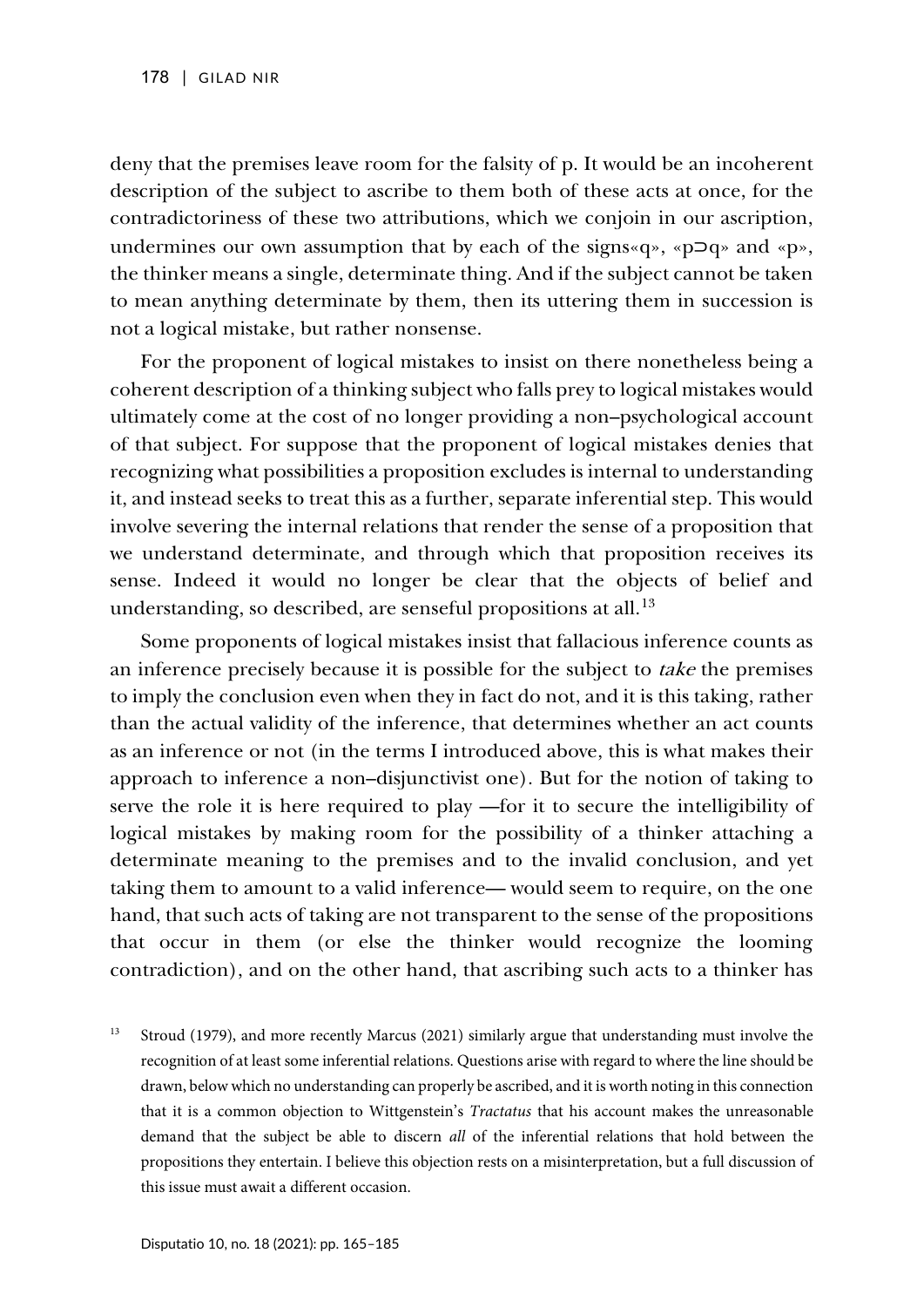no effect on what meaning we, the observers, take the thinker to ascribe to these propositions. Such an idea of taking —taking propositions to stand in an inferential relation without at the same time recognizing whether or not they do— involves, from the Wittgensteinian perspective, an equivocation between sign and symbol. For while signs can be treated as opaque objects which stand in external relations to one another, and toward which a subject may stand in various external relations (such that these objects would not be affected by alterations in the external relations that involve them), propositional symbols are inherently constituted by their significant use, that is, by the internal relations that make up the context of a subject's inferential activity; indeed for Wittgenstein proposition–involving acts are fully transparent to the content of the propositions they involve (as we have seen in the previous section).

There is no denying that in a *psychological* account of the subject we may speak of mental acts as forming an oblique context whose content we can only describe by appeal to mere signs, and that we can thus speak of the psychological subject as being in a state in which some signs seem to it to express propositions that support one another —indeed this might be a legitimate way of explaining how that subject is *caused* to undergo certain illusions. But the appeal to such mental acts and such causal relations has no role to play in proper attributions of judgment and inference. Now if it is not the propositional symbols, but the mere signs (or the psychological phenomena that embody them) which according to the proponents of logical mistakes play a role in the act of taking, and thus motivate the thinker to draw an inference, and if this kind of motivation by signs is supposed to be operative not only in the case of fallacies, but also to form the highest factor which is common to good inferences as well (since this is what guarantees, according to the non–disjunctivist approach, that fallacious inference is nonetheless a legitimate kind of inference), then the very notion of inference that is at issue for these proponents of logical mistakes, even when they speak of logically valid inferences, is a merely psychological notion, not a logical one. Wittgenstein's disjunctivism blocks this slide to psychologism.

The rejection of logical mistakes can thus be seen as a correlate of Wittgenstein's adopting the non–psychological point of view on thinking and reasoning, that is, as a correlate of his deployment of notions of thought, of inference and of language for which logic is not normative, but constitutive. I proposed that cases which appear to involve logical mistakes can be treated in one of two ways, namely either by reinterpreting the thinker's use of words, thereby rendering their meanings determinate and their reasoning valid, or by showing these apparent inferences to involve an equivocal use of mere signs,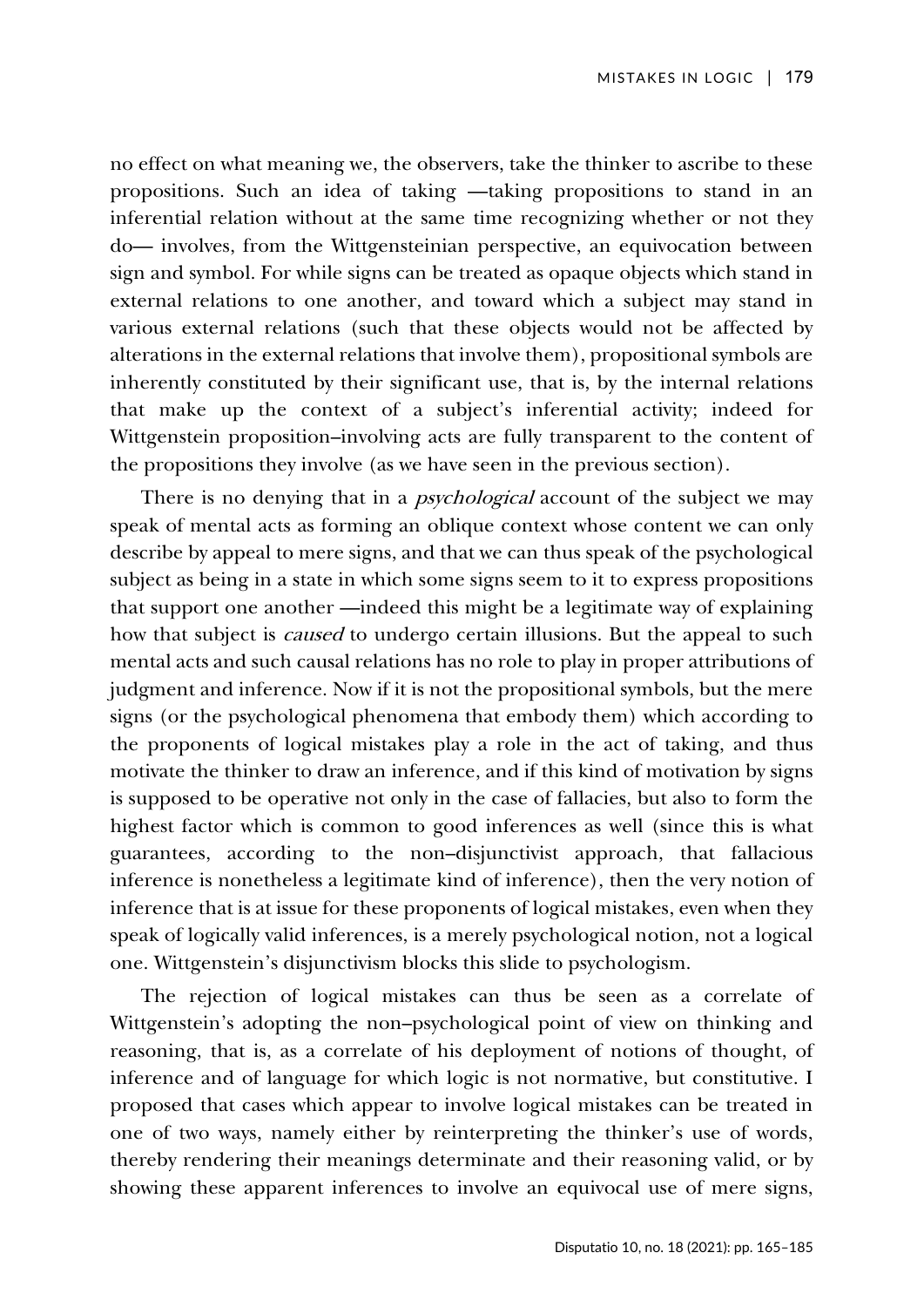which lack determinate meaning, and can therefore be dismissed as nonsense. If this is correct, then the claim that it is *impossible* to make mistakes in logic turns out not to be a substantive one after all. Indeed what is being excluded by Wittgenstein's disjunctivist approach to reasoning is not a possible species of reasoning, that he declares to be «in itself unpermissible». Rather, it is the mere appearance of reasoning, which is to be exposed as illusory, i.e. as not reasoning after all.

# §8.

The exclusion of logical mistakes seems to prevent Wittgenstein from making sense of what is widely taken to be a distinctly recognizable fact, namely the normativity of logic. Articulating what such an objection ultimately comes down to is a central task of the Philosophical Investigations, where Wittgenstein traces it back to a remark made to him by Ramsey (Wittgenstein 2009 §81). At least part of what Ramsey's concern might have been is given a vivid articulation in the following text:

The chief danger to our philosophy, apart from laziness and woolliness, is scholasticism, the essence of which is treating what is vague as if it were precise and trying to fit it into an exact logical category. A typical piece of scholasticism is Wittgenstein's view that all our everyday propositions are completely in order and that it is impossible to think illogically. (This last is like saying that it is impossible to break the rules of bridge, because if you break them you are not playing bridge but, as Mrs C. says, not–bridge.) (Ramsey 1990, p. 7.)

Ramsey's point in the parenthetical remark seems to be that treating logical mistakes as nonsense would not allow us to criticize an interlocutor for using language in ways that we confess not to be able to understand, just as not–bridge cannot be subjected to the criticism that it does not comply with the rules of bridge. But Ramsey's analogy between bridge and not–bridge, on the one hand, and reasoning and nonsense, on the other hand, is misleading, and it ultimately breaks down. The realm of indeterminacy, of nonsense, and of inconsistency is not a space which one might form a preference to conduct one's thinking in. As Wittgenstein sees it in the *Tractatus*, logic is coextensive with the realm of regularity (6.3) and there just isn't anything that could count as thinking, or as a language, to which logic does not apply (3.03–3.032, 5.4731). So unlike not– bridge, which is putatively a practice that is governed by determinate rules (which are different from the rules of bridge alright, but are still rules for all that), in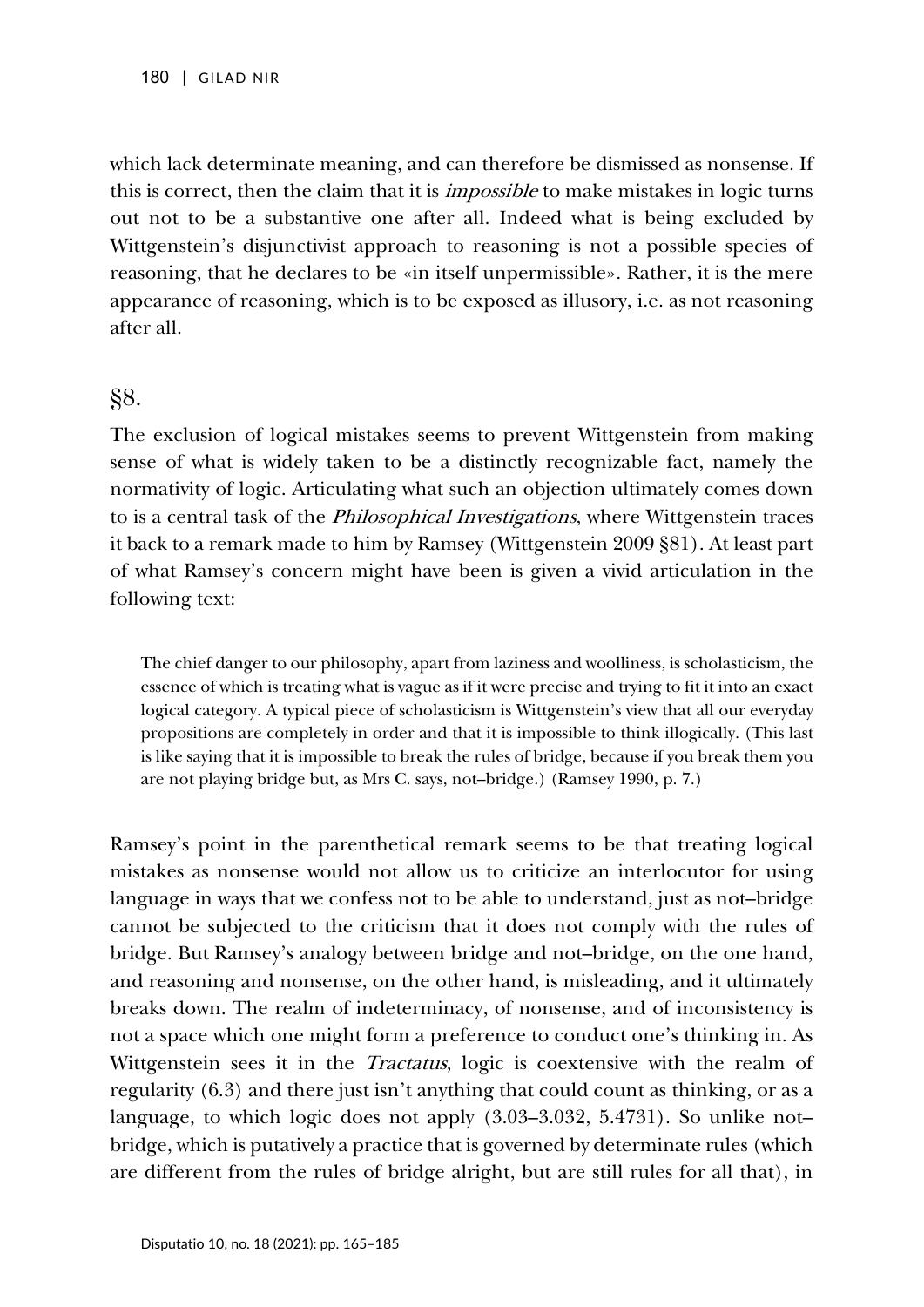not–logic there would be no governance by rules at all. Unlike the symmetry between bridge and not–bridge, there is no symmetry between logic and what lies outside it. One might think that in order to avoid the unbearable symmetry that Ramsey describes, logic must count as an overarching norm which can also be applied to illogical thought, and thereby give the propounder of nonsense a reason to revert to logical reasoning. But how could one be given a reason to opt for logic, if only within logic could reasons be given at all? There is something incoherent in the very idea of a norm being applied to so–called illogical thought.

To say, with Wittgenstein, that what is done by someone who seems to reason illogically is not really reasoning and is therefore not evaluable as a mistake is in no way to deny that humans minds are finite, and hence subject to failure. Rather, it is to deny that such fallibility can be properly understood in terms of mistakes. This is indeed to admit that we cannot directly criticize such failures—for as Wittgenstein sees it, there is really no «it» that we can recognize as subject to logical criticism in such contexts. But this need not mean that we must remain indifferent to an interlocutor who utters nonsense. Insofar as we recognize them as a person, as someone with whom we could share a life, we also have an interest in making sense of them and in enabling them to make sense of us. So although we might not be able to convince them, we can continue to exhibit to them our own ways of making sense, and hope that they will eventually catch on, transform their use of language, and ultimately come to use it in ways that do make sense (cf. the method described in 6.53).

Ramsey's objection prompted Wittgenstein to rethink his earlier conception of reasoning, understanding and meaning. But it has not led him to abandon the distinction between failures of reasoning that can be overcome by means of ordinary argumentation and failures which cannot be treated as mere mistakes, and call for alternative forms of engagement (see in particular Wittgenstein 2009, §§143–144, §§208–211 and §§241–242). Getting clearer on the issues I discussed in this paper may thus help us gain a better grasp of the essential continuities and discontinuities in Wittgenstein's thought.

#### ACKNOWLDEGEMENTS

I wish to thank James Conant, Cora Diamond, Jonas Held, Michael Kremer, Steven Methven, and Jonathan Soen for their comments on earlier drafts of this paper, as well as the participants of recent colloquia at the University of Haifa, the University of Jena, and the University of Leipzig.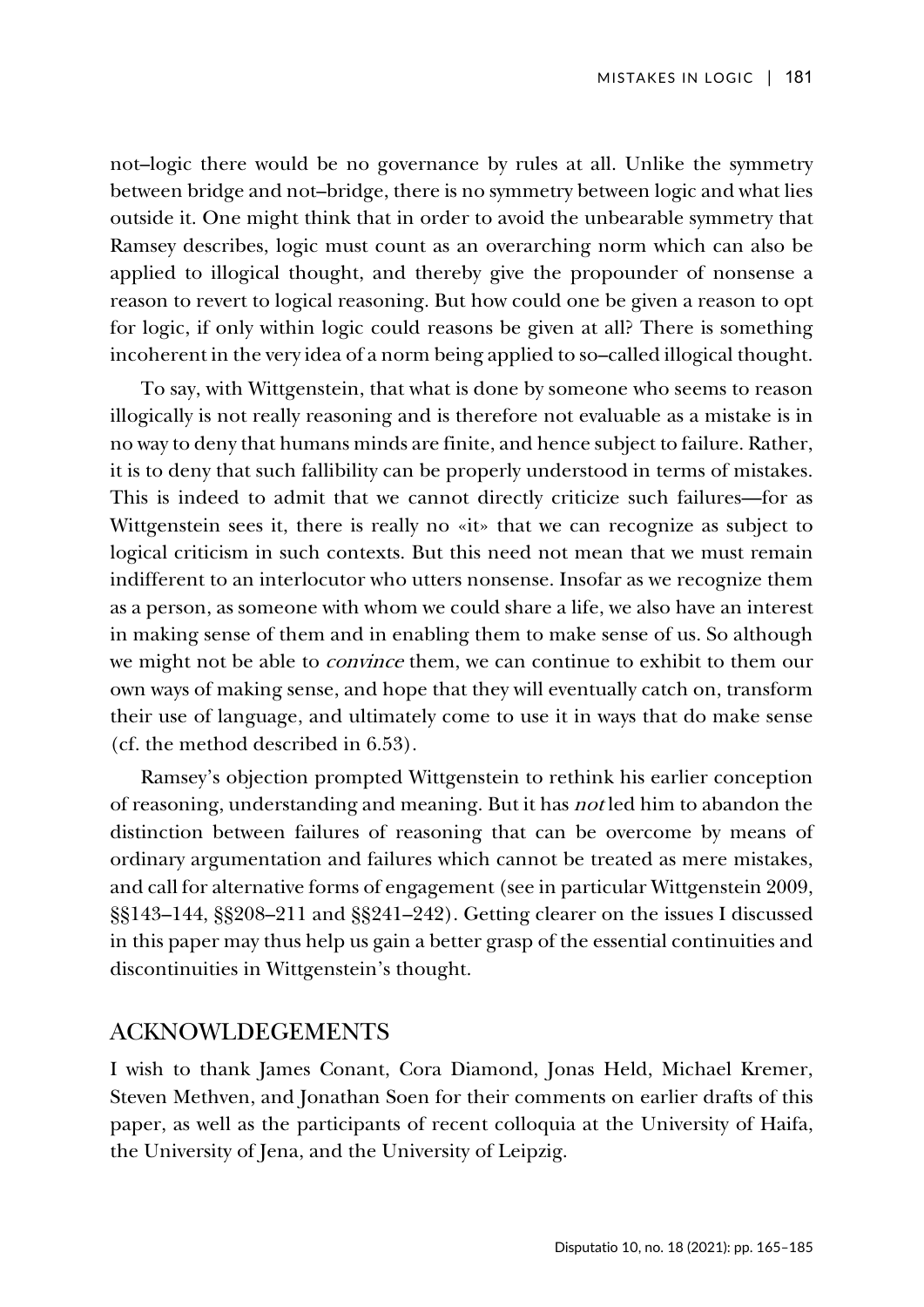# 182 | GILAD NIR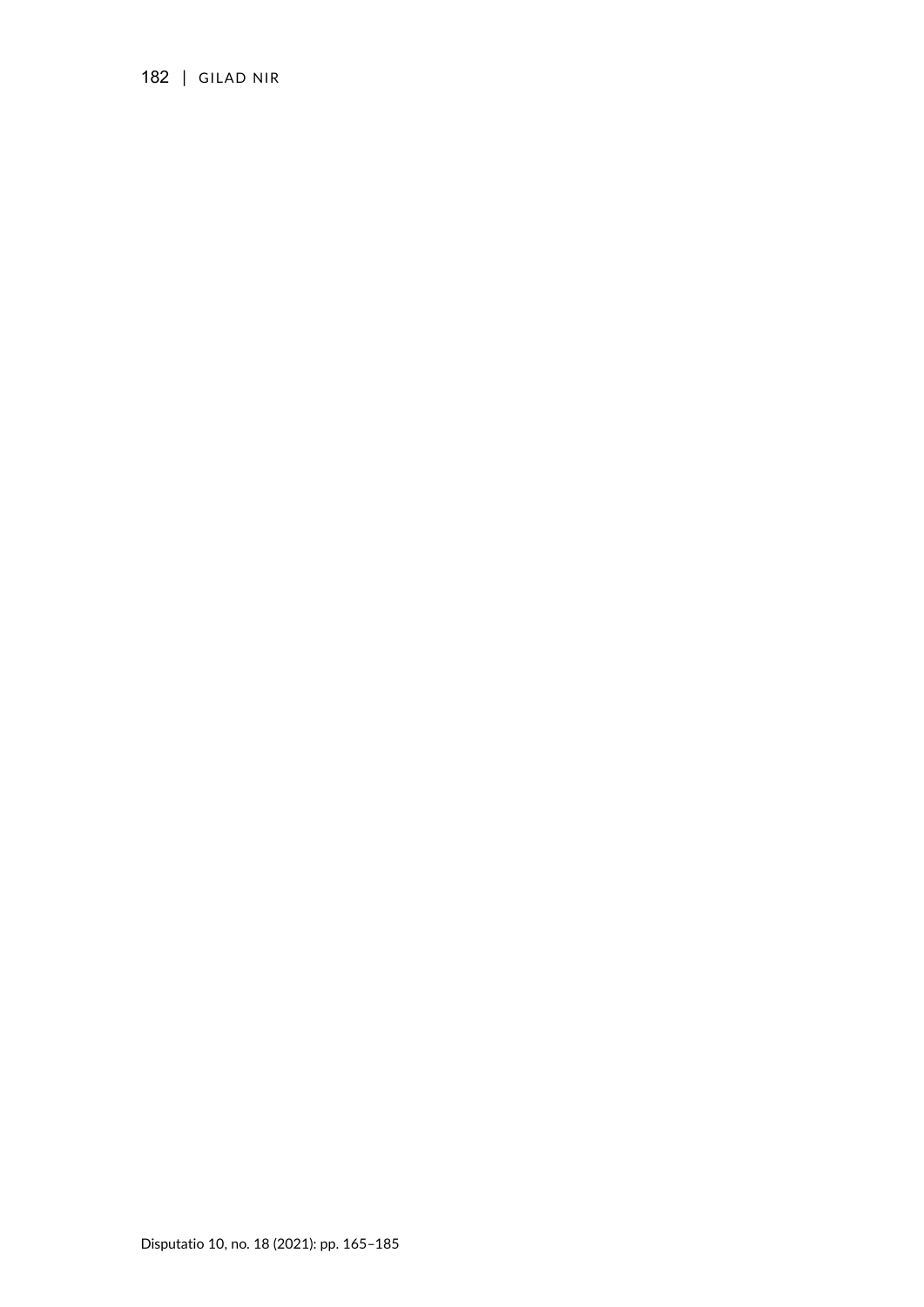REFERENCES

- BOGHOSSIAN, Paul (2014). «What is Inference». Philosophical Studies, vol. 169, no. 1: pp. 1–18.
- BRONZO, Silver (2017). «Wittgenstein, Theories of Meaning, and Linguistic Disjunctivism». European Journal of Philosophy, vol. 25, no.4, pp. 1340–1363
- CONANT, James (1992). «The Search for Logically Alien Thought: Descartes, Kant, Frege, and the Tractatus». *Philosophical Topics*, vol. 20, no. 1: pp. 115– 180.
- CONANT, James (2020). «Wittgenstein's Critique of the Additive Conception of Language». *Nordic Wittgenstein Review*, vol. 9: pp. 7–36.
- DAVIDSON, Donald (1974). «On the Very Idea of a Conceptual Scheme». Proceedings and Addresses of the American Philosophical Association, vol. 47: pp. 5–20.
- DIAMOND, Cora (1991). «Throwing Away the Ladder». In: The Realistic Spirit. Cambridge, MA: MIT Press, pp. 95–114.
- DIAMOND, Cora (2000). «Ethics, Imagination and the Method of the Tractatus». in: The New Wittgenstein. Edited by A. Crary and R. Read. London & New York: Routledge, pp. 149–173.
- FREGE, Gottlob (1984). «Thoughts». In Collected Papers on Mathematics, Logic, and Philosophy. Edited by B. McGuinness, translated by P. Geach and R. H. Stoothoff. Oxford: Blackwell, pp. 351–372.
- HELD, Jonas (2020). Schlussfolgern. Berlin: Schwabe Verlag.
- KREMER, Michael (2007). «The Cardinal Problem of Philosophy». In: Wittgenstein and the Moral Life: Essays in Honor of Cora Diamond, edited by Alice Crary. Cambridge, MA: MIT Press, pp. 143–176.
- MARCUS, Eric (2021). Belief, Inference, and the Self–Conscious Mind. Oxford: Oxford University Press.
- MCDOWELL, John (1998). «Criteria, Defeasibility, and Knowledge». In: Meaning, Knowledge and Reality. Cambridge, MA: Harvard University Press, pp. 369– 394.
- RAMSEY, Frank. P. (1990). «Philosophy (1929)». In: F. P. Ramsey: Philosophical Papers. Edited by D. H. Mellor. Cambridge University Press, pp. 1–7.
- STROUD, Barry. (1979). «Inference, Belief, and Understanding». Mind 88 (350): pp. 179–196.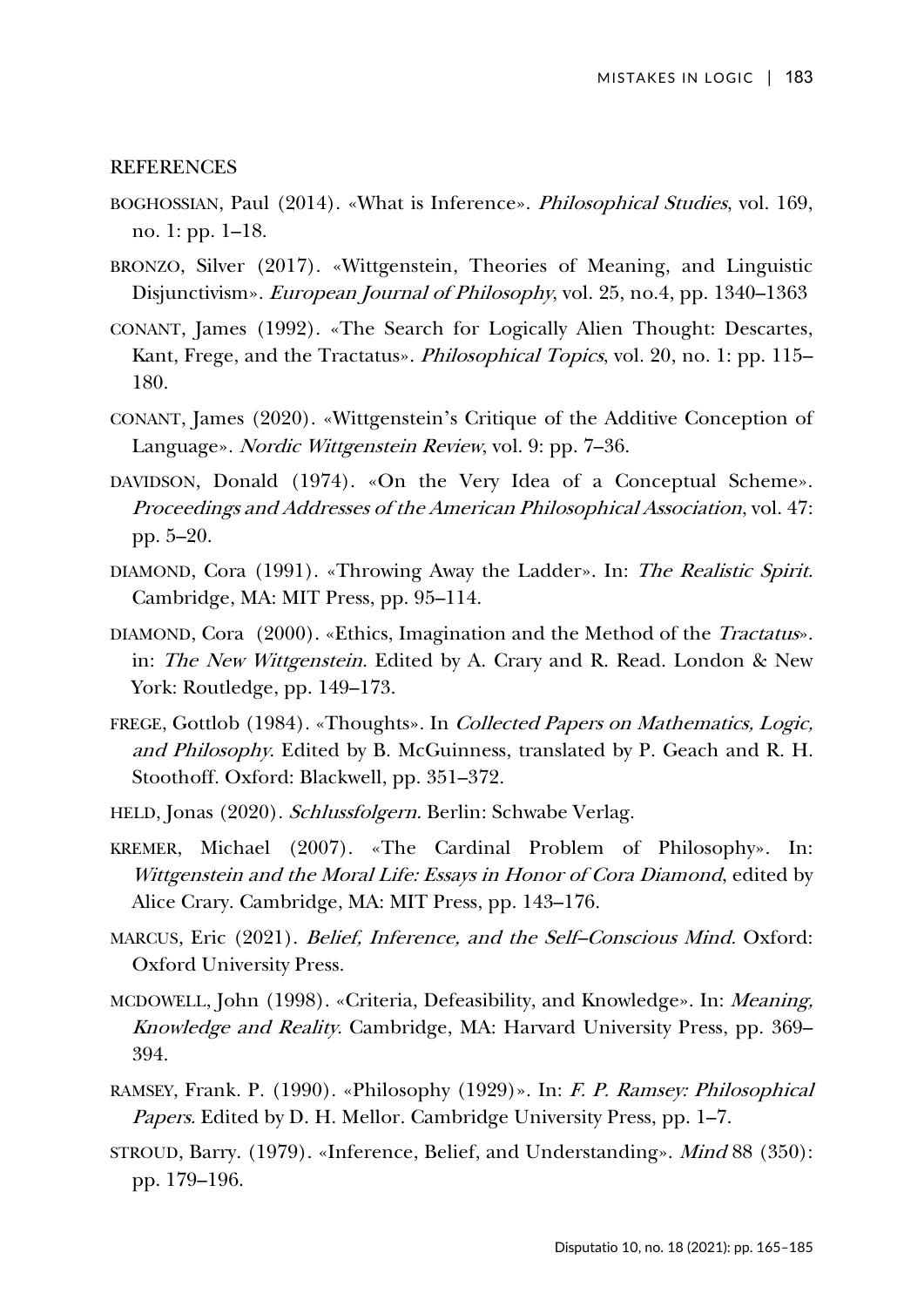184 | GILAD NIR

- WITTGENSTEIN, Ludwig (1960). Tractatus Logico–Philosophicus, trans. C. K. Ogden. London: Routledge & Kegan Paul.
- WITTGENSTEIN, Ludwig (1984). Notebooks, 1914–1916. Edited by G. H. Von Wright and G. E. M. Anscombe, translated by G.E.M. Anscombe. 2nd edition. University of Chicago Press.
- WITTGENSTEIN, Ludwig (2009). Philosophical Investigations. Translation and edited by G.E.M. Anscombe, P. M. S. Hacker and Joachim Schulte. Malden, Oxford and Chichester, West Sussex: Wiley–Blackwell.



### **«In a certain sense we cannot make mistakes in logic» —Wittgenstein, Psychologism and the So–Called Normativity of Logic**

Wittgenstein's *Tractatus* construes the nature of reasoning in a manner which sharply conflicts with the conventional wisdom that logic is normative, not descriptive of thought. For although we sometimes seem to reason incorrectly, Wittgenstein denies that we can make logical mistakes (5.473). My aim in this paper is to show that the *Tractatus* provides us with good reasons to rethink some of the central assumptions that are standardly made in thinking about the relation between logic and thought. In particular, the rejection of logical mistakes is to be understood in connection with Wittgenstein's non–psychological approach to the thinking subject (5.641). On Wittgenstein's view, inference, understanding, and meaning are holistically related; cases of defective reasoning are to be explained in terms of a defective grasp of meaning which manifests in an indeterminate use of signs. Invalid reasoning therefore does not count for Wittgenstein as a species of reasoning, but rather as the mere illusion of reasoning. The rejection of logical mistakes thus gives voice to a radical disjunctivist approach.

Keywords: Inference · Logical Mistakes · Disjunctivism.

### **«En cierto sentido no podemos cometer errores en la lógica» —Wittgenstein, Psicologismo y la, así llamada, normatividad de la lógica**

El *Tractatus* de Wittgenstein construye la naturaleza del razonar de una manera que estar fuertemente en conflicto con la convicción convencional de que la lógica es normativa, no descriptiva del pensar. Puesto que ocasionalmente parecemos razonar de manera incorrecta, Wittgenstein niega que podamos cometer errores lógicos (5.473). Mi objetivo en este trabajo es demostrar que el *Tractatus* nos ofrece buenas razones para volver a pensar algunas de las suposiciones centrales que se hacen rutinariamente al pensar la relación entre la lógica y el pensamiento. En particular, el rechazo de los errores lógicos se tiene que entender en asociación con el planteamiento del no–psicológico acerca del sujeto pensante (5.641). Según el punto de vista de